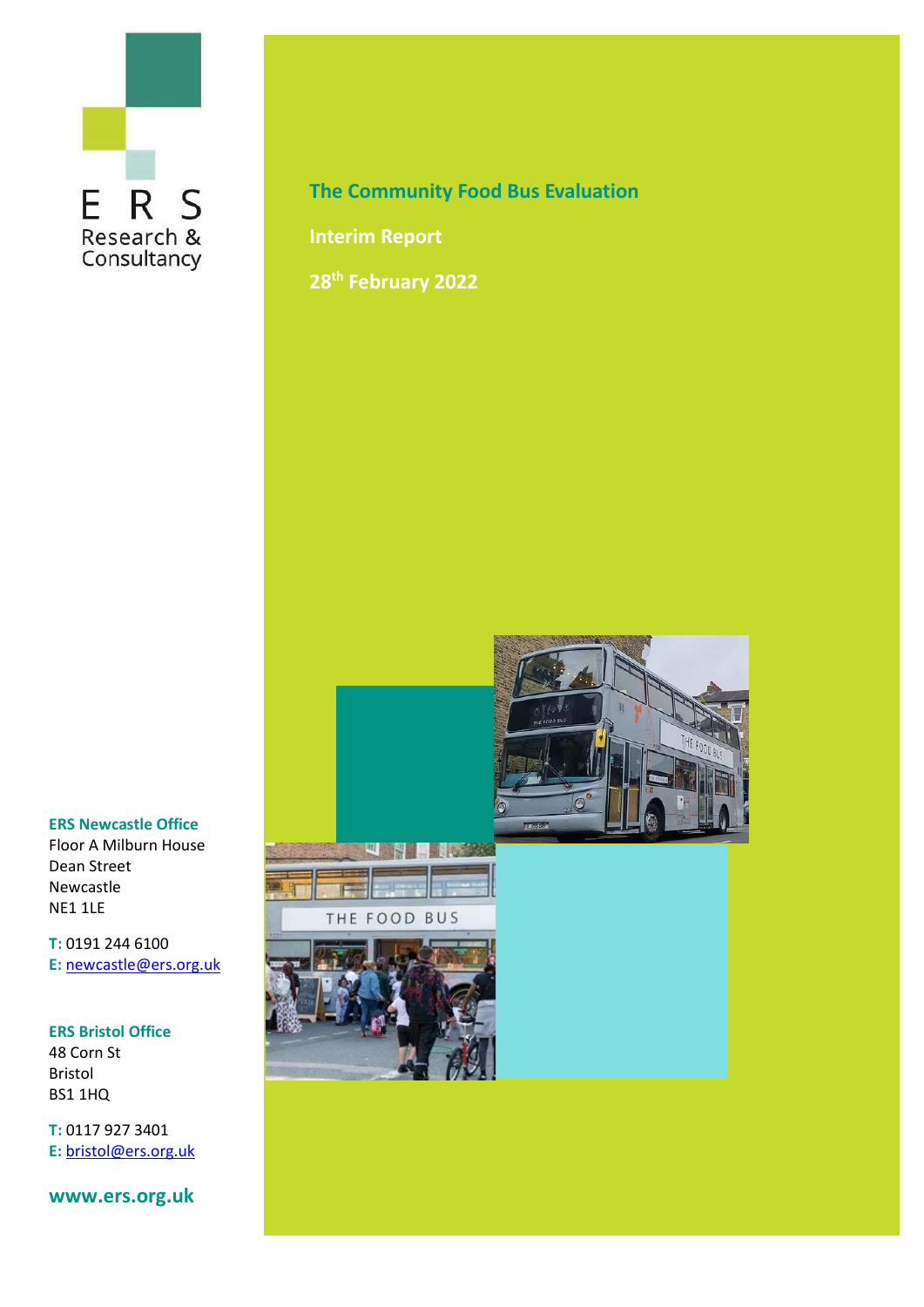# **Table of Contents**

|  | 5. Members' Experiences of Accessing the Community Food Bus  16 |  |
|--|-----------------------------------------------------------------|--|
|  |                                                                 |  |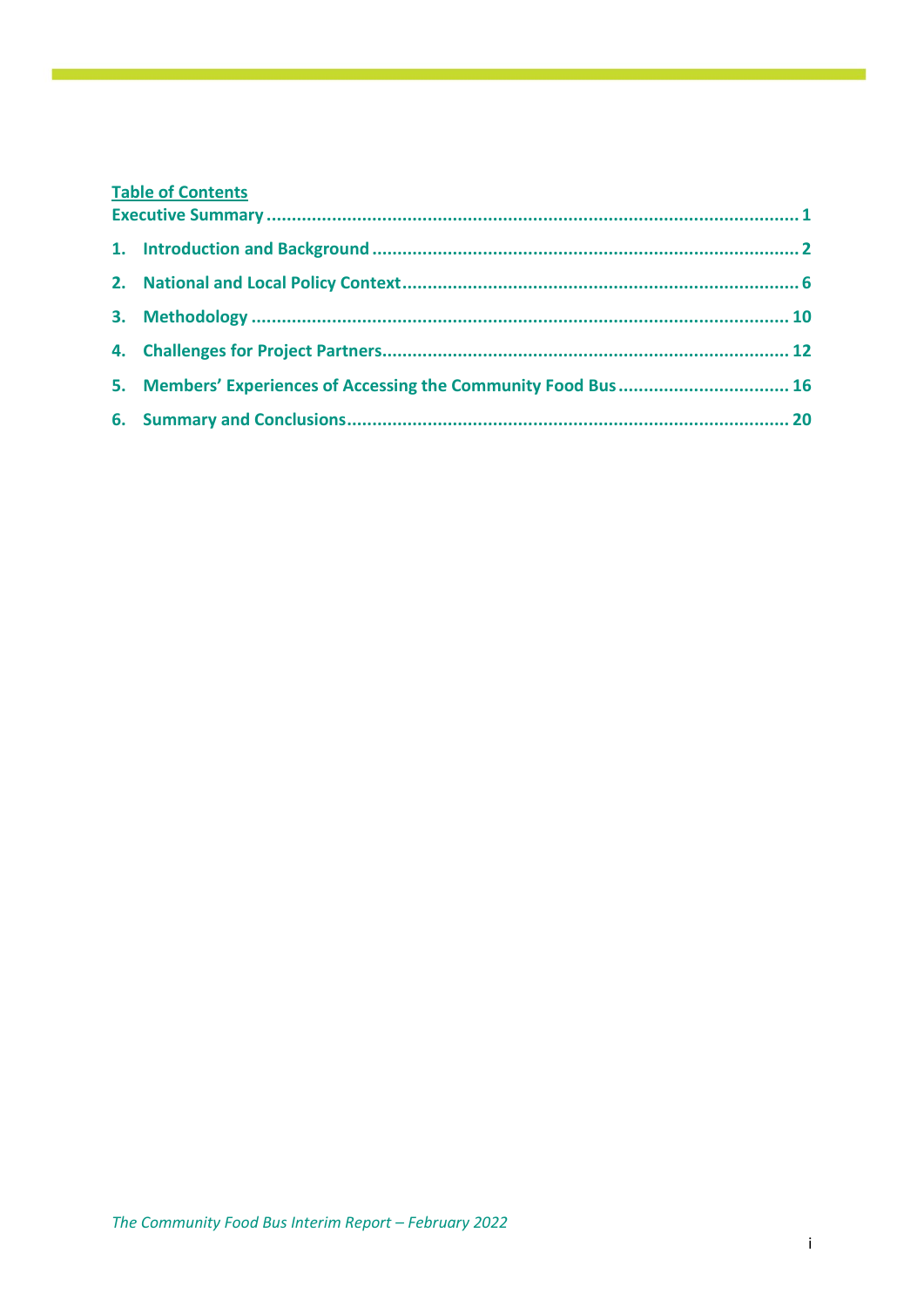## <span id="page-2-0"></span>EXECUTIVE SUMMARY

- In 2020, ERS was commissioned by project partners from the Community Food Bus to evaluate the pilot phase of the project.
- The Community Food Bus is an innovative model with ambitious aims of reducing food insecurity and improving community health and wellbeing across pilot areas in two London boroughs. The project involves a refurbished and converted double-decker bus which provides access to fresh produce and other ambient and refrigerated food items, a café, a seating area, and wider support and training services for local residents.
- The place-based project is a direct response to local community challenges and priorities, as identified by project partners. The project has the potential to impact positively upon local communities and contribute to several local and national policy priorities.
- This interim report assesses the project's progress to date. Despite several challenges, relating to the practical issues of delivering the project and the broader context of the COVID-19 pandemic, the project team have been able to establish pilot areas for the Bus's regular remit, and have begun to embed the project within the local community. During this pilot phase, membership of the project peaked at 100 households.
- The project is founded upon longer-term ambitions in relation to reducing food insecurity and creating a new community space in the local areas on the Bus route. Early signs of progress towards these goals are evidenced in this report.
- Only a small sample of members engaged with the survey as part of this evaluation. However, those who did respond perceived the Community Food Bus as a positive initiative in their local communities. Responses were broadly positive in relation to aspects of product choice and the impact of the Bus upon healthy eating habits or social connectedness.
- Although the majority of members who completed the survey did not report themselves or their households as food insecure, it was felt that the Bus improved affordability and access to healthier food choices for low-income households or vulnerable individuals in these communities more generally.
- Evidence from the small sample of members who completed our survey was mixed. However, there is tentative evidence to suggest that, in the early stages, some progress has been made towards achieving the project's longer-term ambitions to impact positively upon local communities' health and wellbeing and to provide new community spaces to geographically-disadvantaged communities in London. The pilot continues to influence learning for project partners alongside other similar projects across the UK.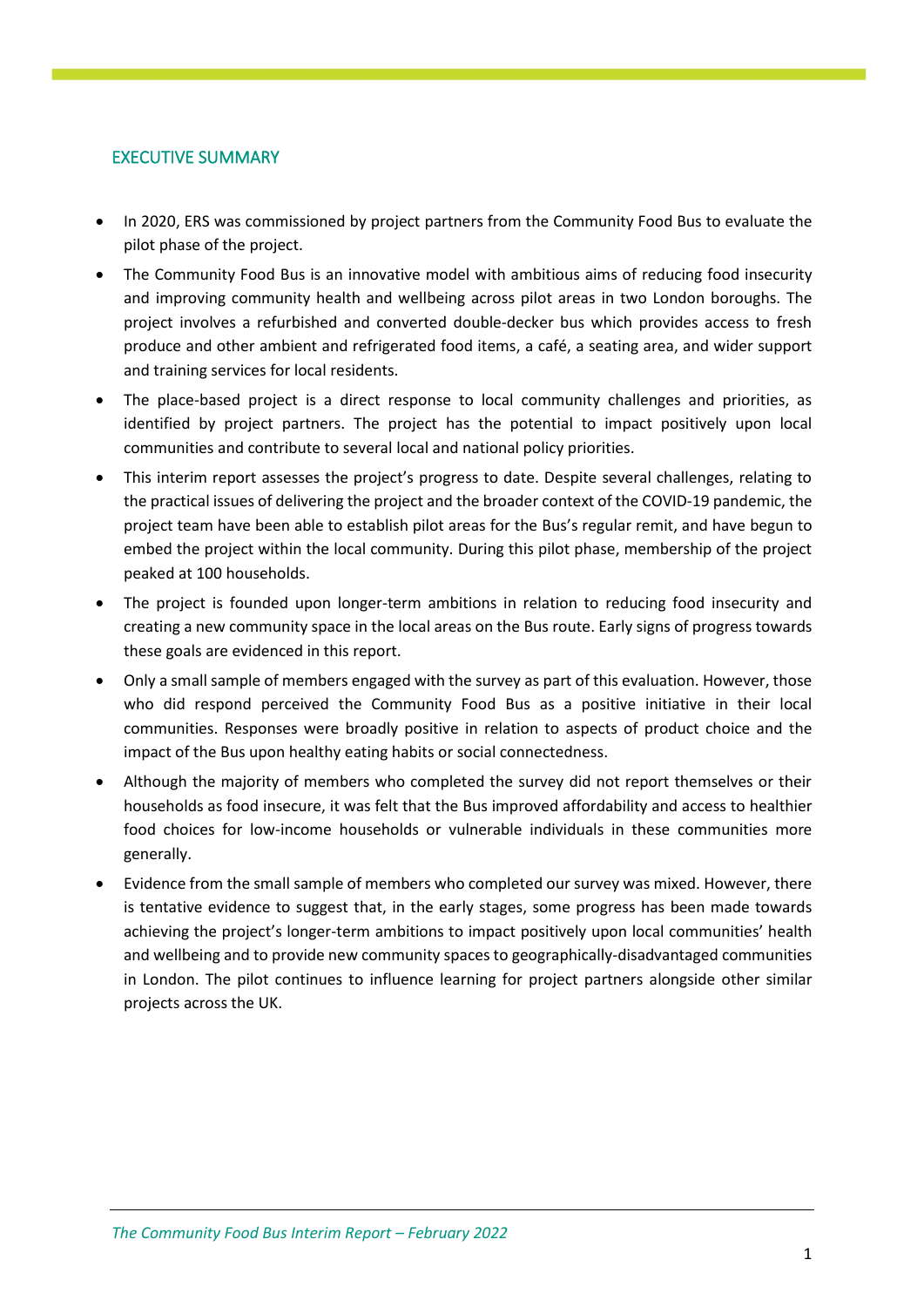## <span id="page-3-0"></span>**1. INTRODUCTION AND BACKGROUND**

## **The Community Food Bus**

- 1.1 The Community Food Bus is an innovative pilot project involving a converted double-decker bus which aims to improve access to affordable and nutritious food alongside providing wider community services to residents in two London boroughs.
- 1.2 The project is the result of a collaboration between the following organisations:
	- **Feeding Britain** a charity which coordinates and supports local and national pilot projects across the UK, alongside campaigning for systemic changes to alleviate hunger and food insecurity.
	- **Be Enriched** a South-London based charity which organises and delivers community-based food projects such as community canteens, healthy holiday clubs for school children and families, and redistribution of high-quality surplus food.
	- Wandsworth Food Partnership a network of people campaigning for change to create a stronger and healthier food system in Wandsworth.
	- **Jan Kattein Architects** a London-based architectural company which oversaw the design and refurbishment of the double-decker bus.
	- **Building BloQs** a London-based fabricator which led on the manufacturing of the Community Food Bus space as designed by architects.



- 1.3 The innovative project received £120,000 from Round 2 of the **Mayor of London's Good Growth**  Fund<sup>1</sup>, a £70 million regeneration programme for community-based projects in London. This funding was used to refurbish the Bus to make it fit for purpose.
- 1.4 The Community Food Bus space was carefully and purposefully designed by **Jan Kattein Architects**, with the designs being transformed into reality with manufacturing and fabrication support from

<sup>1</sup> Greater London Authority (2020) Good Growth Fund supported projects[. https://www.london.gov.uk/what-we](https://www.london.gov.uk/what-we-do/regeneration/funding-opportunities/good-growth-fund-supporting-regeneration-london/good-growth-fund-supported-projects)[do/regeneration/funding-opportunities/good-growth-fund-supporting-regeneration-london/good-growth-fund-supported-projects](https://www.london.gov.uk/what-we-do/regeneration/funding-opportunities/good-growth-fund-supporting-regeneration-london/good-growth-fund-supported-projects)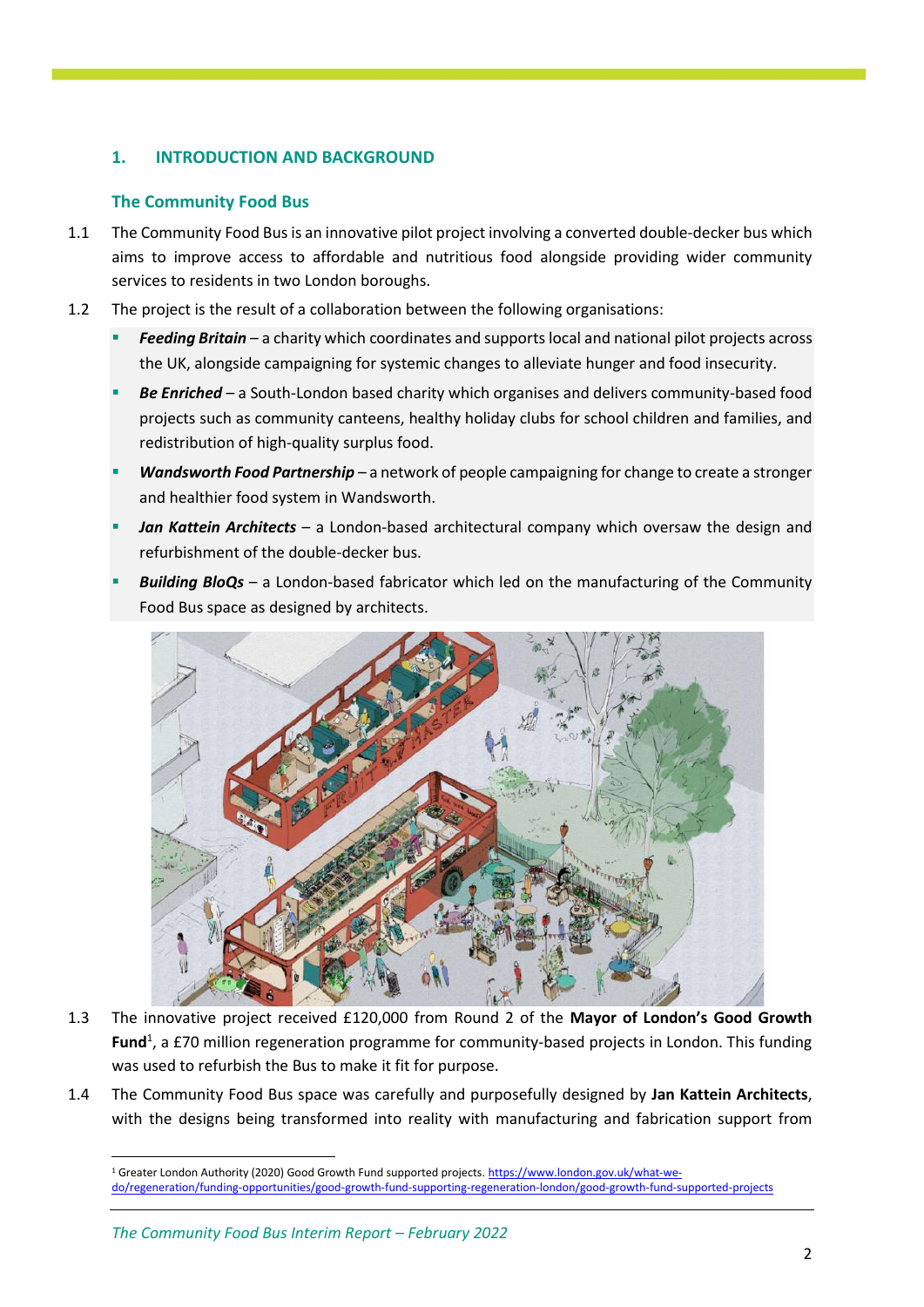**Building BloQs**. A double-decker bus was purchased and repurposed to incorporate a social supermarket on the ground floor, and further space for a café and seating area on the top deck for customers to relax, spend time with others, and access training events and wider support services. The Bus also has onboard kitchen facilities and a refrigeration system for storing fresh produce.

1.5 The project also relies on support from wider local organisations and aims to build upon existing connections within local communities. For example, food is sourced locally from wholesalers',

growers' and retailers' surplus stock, while connections with local schools and housing associations have enabled to project to reach a wider audience within the local communities it serves.

<span id="page-4-0"></span>1.6 The Community Food Bus project has been endorsed by local stakeholders including several local councillors<sup>2</sup>. The project was officially launched in November 2021 by the Mayor of London, Sadiq Khan, with a range of local MPs and stakeholders also present and lending their support to the project.



#### **Project Objectives**

- 1.7 A key purpose of the Community Food Bus project is to pilot an innovative model which brings new physical spaces to communities in an effort to **overcome geographical disadvantage**. Rather than existing models which require a physical space, such as a community centre or church, the Bus enables nutritious and affordable food and other services to be provided to communities which may lack access to such spaces.
- 1.8 At the heart of the project is an aim of **reducing reliance upon emergency food aid** in deprived and disadvantaged areas. Low-income households may be forced to rely upon foodbanks and other food services which can be stigmatising and reduce individuals' control and choice over their diet. However, the membership model which provides goods for a significantly reduced cost allows customers to maintain choice over the food they receive, improving their access to a range of food choices, and reducing the stigma of accessing food charity services. The intention is that the Bus will help to build resilience and assist people back onto their feet after a crisis, or act as a preventative intervention before people reach a crisis situation.
- 1.9 A further objective, alongside providing affordable food, is to **improve access to a wider range of nutritious and culturally-appropriate foods**. For example, during Black History Month in 2021, the team hosted a Caribbean fruit tasting workshop to children aboard the Bus. The Bus also provides healthier options, such as fruit smoothies, as an alternative to existing 'fast food'.
- 1.10 The Community Food Bus also deliberately targets areas known to be *'food swamps*' (areas which have a high density of unhealthy food outlets) and '*food deserts'* (areas which have low access to

<sup>2</sup> Wandsworth Community Food Bus (2018) Good Growth Fund 2018 Proposal[. https://feedingbritain.org/wp](https://feedingbritain.org/wp-content/uploads/2019/03/Food-Bus_FeedingBritain_Appendix-1_Designbrochure-4.pdf)[content/uploads/2019/03/Food-Bus\\_FeedingBritain\\_Appendix-1\\_Designbrochure-4.pdf](https://feedingbritain.org/wp-content/uploads/2019/03/Food-Bus_FeedingBritain_Appendix-1_Designbrochure-4.pdf)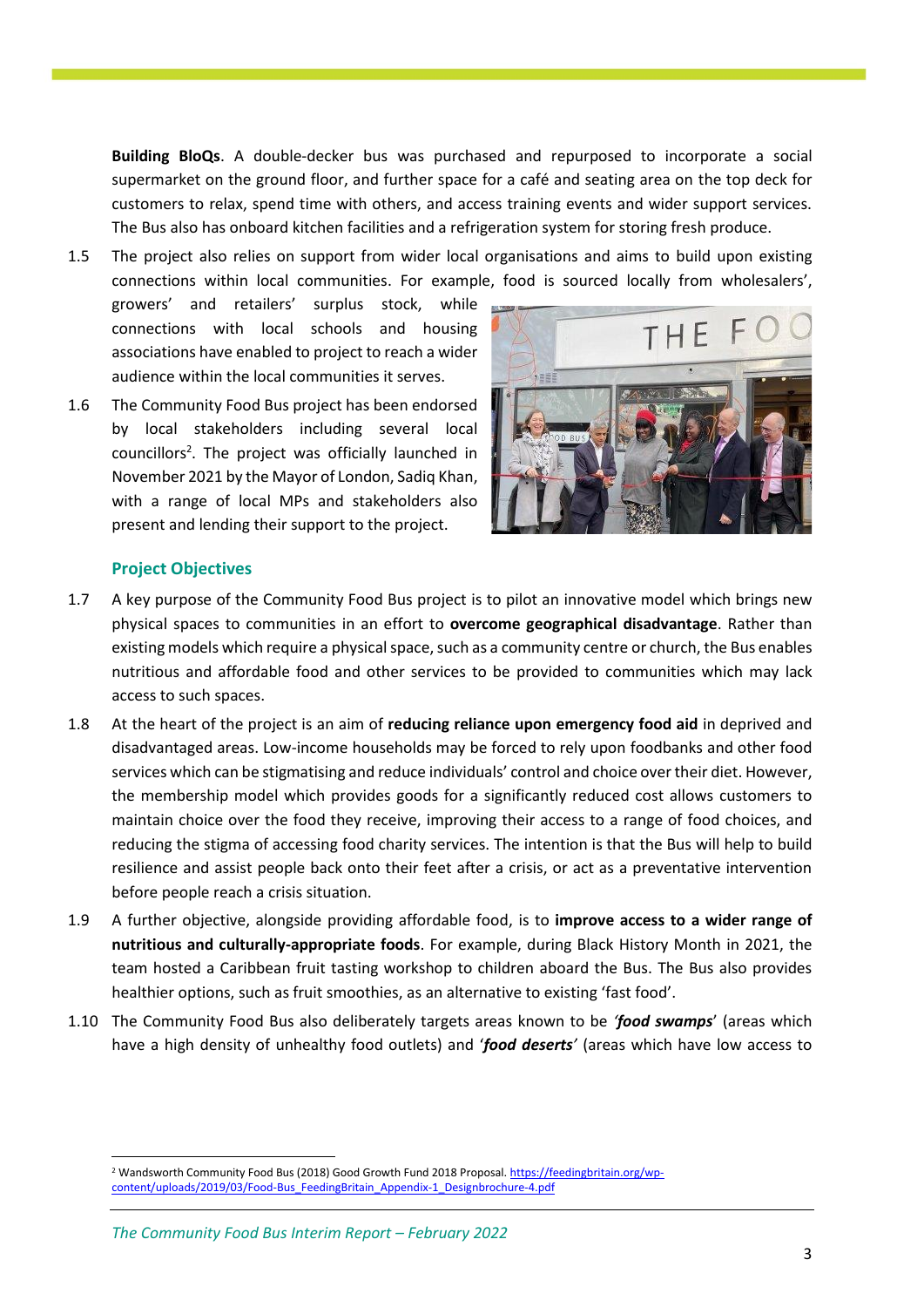affordable, nutritious foods), providing a range of fruit and vegetables including those which are not readily available or affordable at existing shops.

- 1.11 The upper-deck seating area and onboard kitchen facilities allow for healthy cooking demonstrations and other training and skills sessions and events to be held, contributing to wider aims of **supporting wellbeing and embedding healthy habits**. There are aims to embed more of these sessions as the delivery of the project progresses.
- 1.12 The Community Food Bus project also aims to improve the wellbeing of individuals and **strengthen connections within local communities**, tackling loneliness and social isolation. The café and seating



area on the upper deck provides a new space for local people to relax and interact with each other.

- 1.13 More broadly, bringing a new physical space which acts as a '**community hub**' to localities lacking such spaces, the project aims to promote a sense of community belonging and encourage local people to come together over food and other activities. There are also intentions to create and build upon connections between local residents and wider support organisations. The space on the second deck of the Bus allows for the presence of wider support services, with plans for organisations such as Citizens Advice and local authority substance abuse teams to provide support<sup>2</sup>[.](#page-4-0)
- 1.14 The innovative project aims to pilot **a sustainable and ethical model** for achieving these wider objectives. The Bus itself has been designed to incorporate features which reduce its carbon emissions, including a refrigeration system powered by solar panels, and food is sourced using local, sustainable supply chains. The use of a low-cost membership scheme enables the project team to cover staff and stock costs whilst maintaining affordable prices for customers.

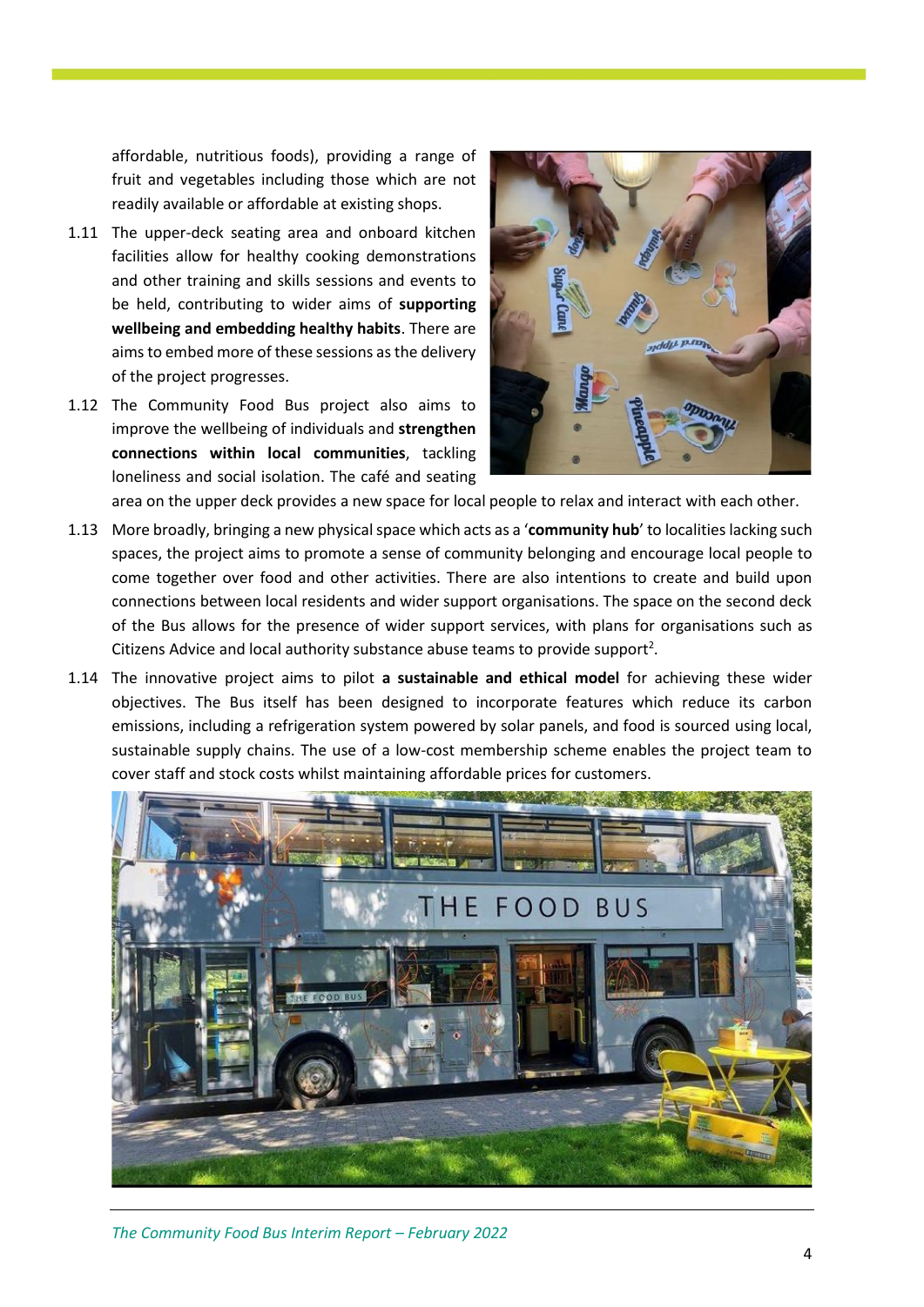## **Geographical Remit and Bus Route**

- 1.15 An initial scoping exercise took place in 2019 to determine the remit and coverage of the Community Food Bus project. The pilot phase has enabled each of these aspects to be tested and, where necessary, amended or optimised.
- 1.16 The Community Food Bus currently spans two London boroughs, Wandsworth and Lambeth. The Food Bus makes weekly visits at four stops within these two areas.
	- **Roehampton** (Danebury Avenue Green)
	- **Stockwell and Kennington** (Henry Fawcett School & Allen Edwards School)
	- **Tooting** (All Saints Church)
- 1.17 Geographical locations for the bus were determined using a range of factors. This included measures of deprivation, the existence of 'food swamps' and 'food deserts', and a lack of other community spaces.
- 1.18 Early into the operational pilot of the project, other factors were considered when determining the locations where the Community Food Bus will stop. This included, for instance, local organisational buy-in from schools who granted access to the Bus during school drop-off and pick-up times, or from local housing associations who agreed to market the service to their tenants.

## **The Food Delivery Van**

- 1.19 In recognition that some people may not be able to physically access the Bus, including individuals who are disabled or elderly or those with mental health issues, plans were also outlined to trial a home delivery van service<sup>2</sup>.
- 1.20 The initial proposal for the Food Delivery Van service was to deliver low-cost food to housebound customers identified by community partners. Alongside delivering the food, volunteers would also spend some time with individuals who may be socially isolated, providing companionship, support and information.
- 1.21 However, this service was offered to all customers in late 2021, acting as an interim service whilst the Community Food Bus underwent mechanical repairs. As such, members who had previously used the Community Food Bus were able to order a food delivery to their home address.



*The Community Food Bus Interim Report – February 2022*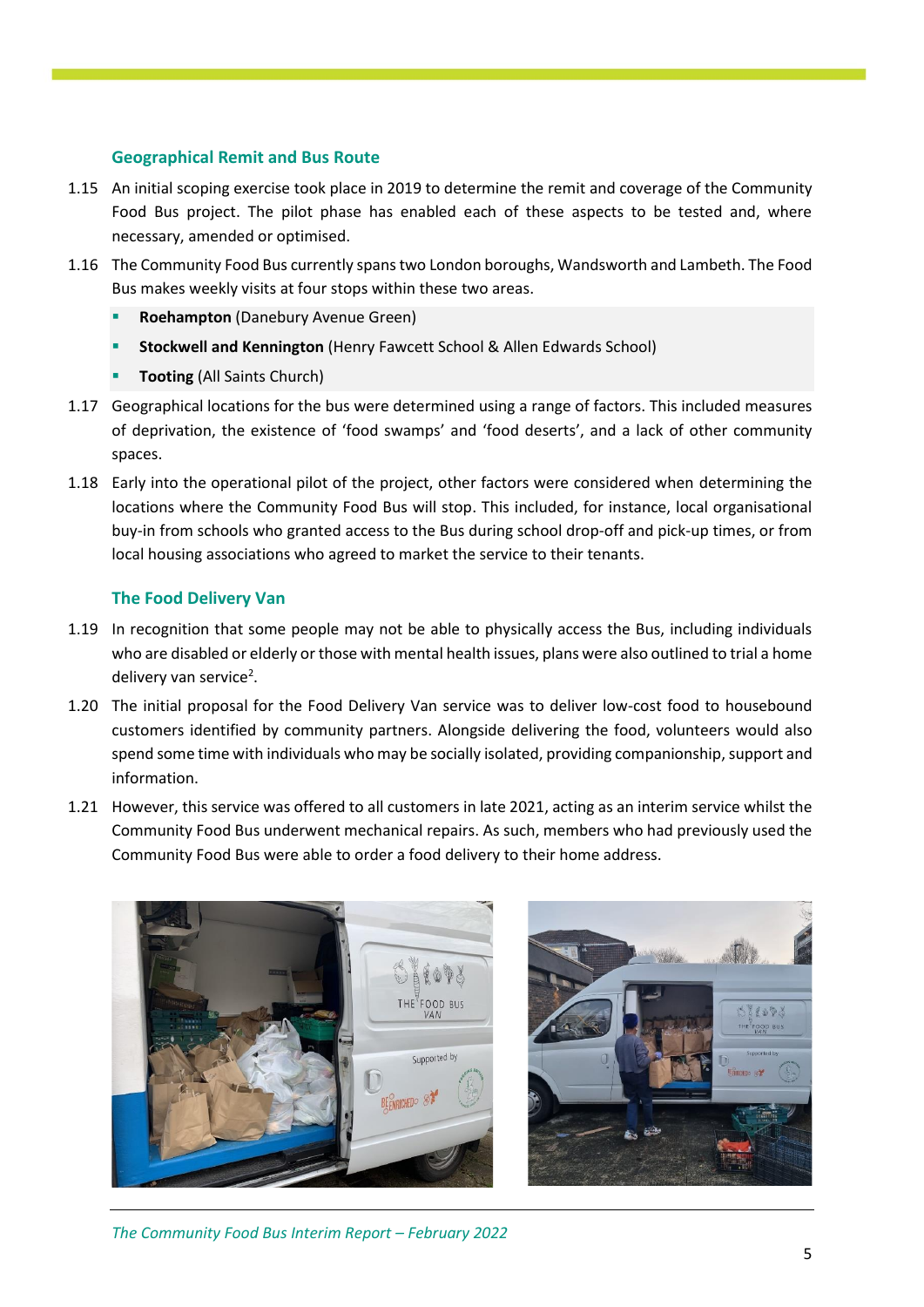## <span id="page-7-0"></span>**2. NATIONAL AND LOCAL POLICY CONTEXT**

## **Wellbeing, Health and Nutrition**

- 2.1 Wellbeing is a multifaceted experience which incorporates domains of physical, mental, social, and cultural health. Whilst food and nutrition are important aspects of wellbeing and can contribute towards physical and mental health, the Community Food Bus project also aims to impact upon wider issues including members' sense of social connectedness and community belonging.
- 2.2 Public Health England has acknowledged the importance of place-based approaches for reducing health inequalities<sup>3</sup>. Such approaches account for individual differences (such as demographic and socioeconomic backgrounds, and individual beliefs regarding health) as well as geographical factors and contexts which influence opportunities for good health (such as access to green spaces or healthy food outlets). The Community Food Bus project takes account of both dimensions, aiming to improve the ability of individuals to access healthy food and to make healthier choices.
- 2.3 There is general guidance for individuals relating to dietary intake. For example, the NHS recommendation that adults and children should eat at least five portions of a variety of fruit and vegetables each day is well known amongst the general public<sup>4</sup>. However, research shows that a healthy, balanced diet is not equally accessible for all. For example, a 2020 report found that, in order to follow the NHS's Eatwell Guide, the poorest 10 per cent of UK households would need to spend over 70 per cent of their disposable income, compared to just 6 per cent for the wealthiest decile of households<sup>5</sup>.
- 2.4 National strategies have highlighted the importance of embedding lifelong healthy living habits for families and children, beginning in the early years stages and providing knowledge and skills to children and families through initiatives such as the Change4Life and BetterHealth campaign, which focuses on tackling obesity through changing health behaviours<sup>6</sup>.
- 2.5 Wider models which acknowledge the social and cultural dimensions of food intake have also been encouraged. Whilst a healthy diet can benefit health through providing optimum nutrition, the sharing of food and participating in cultural traditions can also contribute to wider wellbeing and social connection<sup>7</sup>.
- 2.6 The importance of high-quality nutrition, alongside the importance of these wider aspects of food as a social and cultural phenomenon, are acknowledged and promoted in the Community Food Bus model. Through the provision of a new community space for wider activities, events and training courses, the Community Food Bus has the potential to impact upon individual and community health and wellbeing.

- <sup>4</sup> NHS (2018) Eat Well Guide: 5 A Day Portion Sizes. [https://www.nhs.uk/live-well/eat-well/5-a-day-portion](https://www.nhs.uk/live-well/eat-well/5-a-day-portion-sizes/#:~:text=Everyone%20should%20have%20at%20least,fruit%20and%20vegetables%20a%20day)[sizes/#:~:text=Everyone%20should%20have%20at%20least,fruit%20and%20vegetables%20a%20day](https://www.nhs.uk/live-well/eat-well/5-a-day-portion-sizes/#:~:text=Everyone%20should%20have%20at%20least,fruit%20and%20vegetables%20a%20day)
- <sup>5</sup> Institute of Health Equity (2020) Health Equity in England: The Marmot Review 10 Years On.

<sup>3</sup> Public Health England (2021) Guidance: Place-based approaches for reducing health inequalities. [https://www.gov.uk/government/publications/health-inequalities-place-based-approaches-to-reduce-inequalities/place-based](https://www.gov.uk/government/publications/health-inequalities-place-based-approaches-to-reduce-inequalities/place-based-approaches-for-reducing-health-inequalities-main-report)[approaches-for-reducing-health-inequalities-main-report](https://www.gov.uk/government/publications/health-inequalities-place-based-approaches-to-reduce-inequalities/place-based-approaches-for-reducing-health-inequalities-main-report)

<https://www.instituteofhealthequity.org/resources-reports/marmot-review-10-years-on/the-marmot-review-10-years-on-full-report.pdf> <sup>6</sup> NHS UK (2022) Better Health Healthier Families.<https://www.nhs.uk/healthier-families/>

<sup>7</sup> The Association of UK Dietitians (2022) Cultural Diets and the need for diversity in dietetics[. https://www.bda.uk.com/resource/cultural](https://www.bda.uk.com/resource/cultural-diets-and-the-need-for-diversity-in-dietetics.html)[diets-and-the-need-for-diversity-in-dietetics.html](https://www.bda.uk.com/resource/cultural-diets-and-the-need-for-diversity-in-dietetics.html)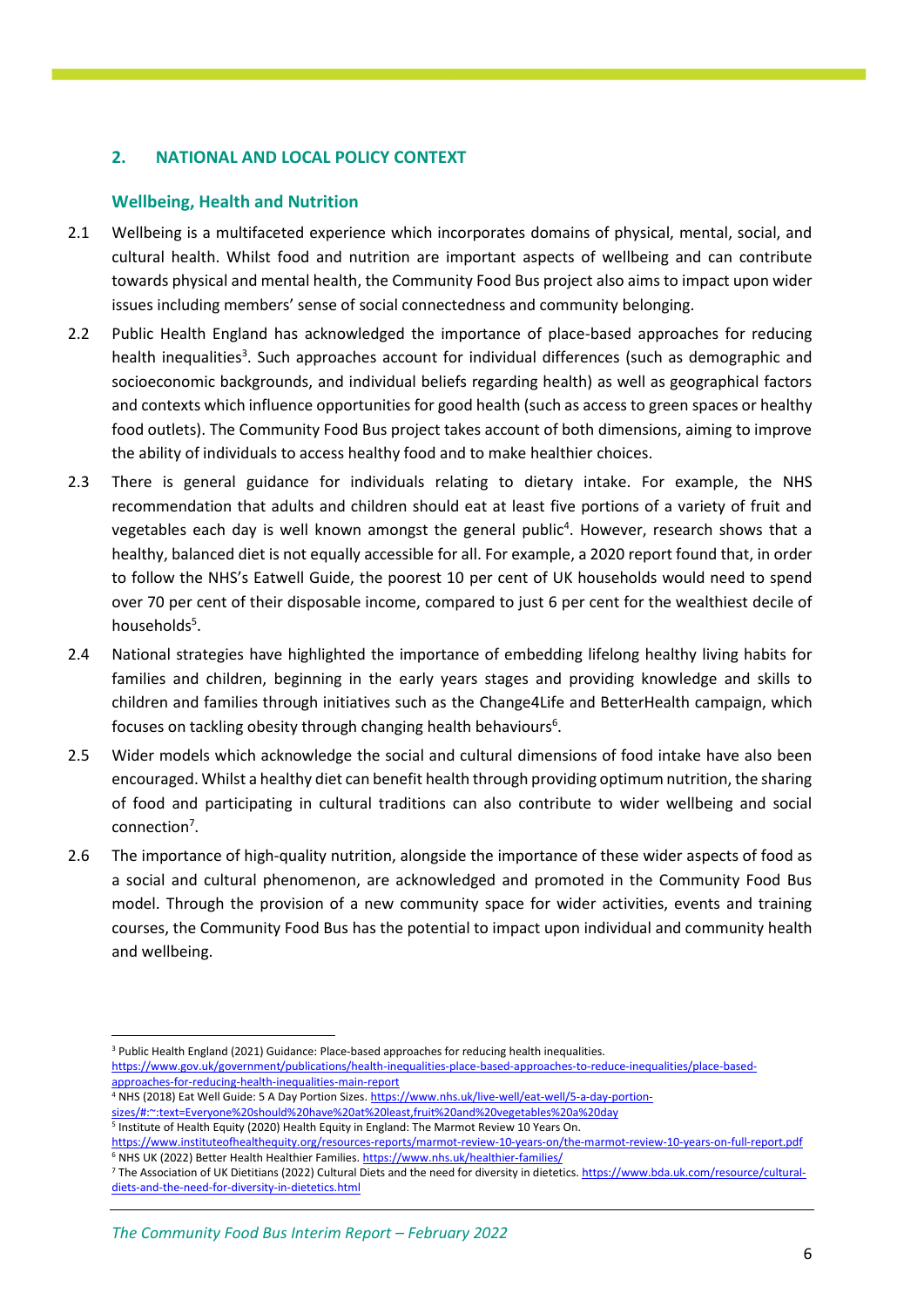### **Food Insecurity and Food Poverty**

- 2.7 Despite the importance placed upon achieving a healthy and balanced diet, there are local inequalities across the UK in relation to access to sufficient and high-quality food. Several terms such as '*food*  poverty', 'food insecurity' and 'hunger' may be used interchangeably to describe this issue<sup>8</sup>. These concepts may refer to different aspects of a complex social phenomenon, although there is no single universally accepted definition.
- 2.8 A recent UK Parliament research briefing defined 'food insecurity' as situations where a household 'cannot (or are uncertain about whether they can) acquire an adequate quality of sufficient quantity of food in socially acceptable ways'<sup>9</sup>. This definition incorporates multiple factors, including the ability to access and afford food, as well as the social stigma often associated with obtaining food through foodbanks or other such schemes. However, other factors include the ability to prepare food, which requires the equipment and energy supply to store and prepare the food, alongside the skills and knowledge on how to prepare healthy and nutritious meals.
- <span id="page-8-0"></span>2.9 The 2020 Agriculture  $Act^{10}$  introduced a new requirement upon the Department for Environment, Food & Rural Affairs (DEFRA) to report upon UK food security at least once every three years, alongside existing reporting to Parliament**.** This report assesses up-to-date statistics on food security and food insecurity and reports upon trends and potential policy implications $^{11}$ . According to the latest government figures from 2021, 92% of UK households rated themselves as food secure in the financial year between 2019 and 2020<sup>[11](#page-8-0)</sup>. Of the 8% of households who reported themselves as food insecure, 4% reported experiencing low food security and a further 4% reported very low food security.
- 2.10 Research is clear that food insecurity is disproportionately experienced by certain groups and is unevenly spread according to broader factors including geographical differences, poverty, ethnicity, age, and disability<sup>11</sup>. These factors may also interact with each other, meaning that multiple strategies are necessary to tackle food insecurity. For instance, those living in poverty may be unable to afford food or the necessary equipment to prepare it despite having the knowledge and skills to prepare meals, whereas individuals living in rural areas without access to appropriate public or private transport may lack access to food due to geographical constraints.
- 2.11 A 2020 report published by the Institute of Health Equity highlights that food insecurity, which was already a significant issue, has been exacerbated by the COVID-19 pandemic and subsequent policy response<sup>12</sup>. The report points to rising levels of child poverty and child food poverty, including an increase in children eligible for Free School Meals from 1.4 million to 1.9 million in the period between January and April 2020 $^{12}$ .
- 2.12 There are some national strategies which attempt to address the issue of food insecurity. For example, the Healthy Start scheme proposes to alleviate food poverty by providing low-income families with

- $\frac{10}{10}$  Agriculture Act (2020) S19.<https://www.legislation.gov.uk/ukpga/2020/21/section/19/enacted>
- <sup>11</sup> Department for Environment, Food & Rural Affairs (2021) United Kingdom Food Security Report.

<sup>8</sup> The Trussell Trust (2021) State of Hunger: Building the evidence on poverty, destitution, and food insecurity in the UK: Year Two Main Report[. https://www.trusselltrust.org/wp-content/uploads/sites/2/2021/05/State-of-Hunger-2021-Report-Final.pdf](https://www.trusselltrust.org/wp-content/uploads/sites/2/2021/05/State-of-Hunger-2021-Report-Final.pdf) <sup>9</sup> UK Parliament (2021) Food poverty: Households, food banks and free school meals[. https://commonslibrary.parliament.uk/research](https://commonslibrary.parliament.uk/research-briefings/cbp-9209/)[briefings/cbp-9209/](https://commonslibrary.parliament.uk/research-briefings/cbp-9209/)

[https://assets.publishing.service.gov.uk/government/uploads/system/uploads/attachment\\_data/file/1041623/United\\_Kingdom\\_Food\\_Se](https://assets.publishing.service.gov.uk/government/uploads/system/uploads/attachment_data/file/1041623/United_Kingdom_Food_Security_Report_2021_16dec2021b.pdf) [curity\\_Report\\_2021\\_16dec2021b.pdf](https://assets.publishing.service.gov.uk/government/uploads/system/uploads/attachment_data/file/1041623/United_Kingdom_Food_Security_Report_2021_16dec2021b.pdf)

<sup>&</sup>lt;sup>12</sup> Institute of Health Equity (2020) Build Back Fairer: The COVID-19 Marmot Review[. https://www.health.org.uk/publications/build-back](https://www.health.org.uk/publications/build-back-fairer-the-covid-19-marmot-review)[fairer-the-covid-19-marmot-review](https://www.health.org.uk/publications/build-back-fairer-the-covid-19-marmot-review)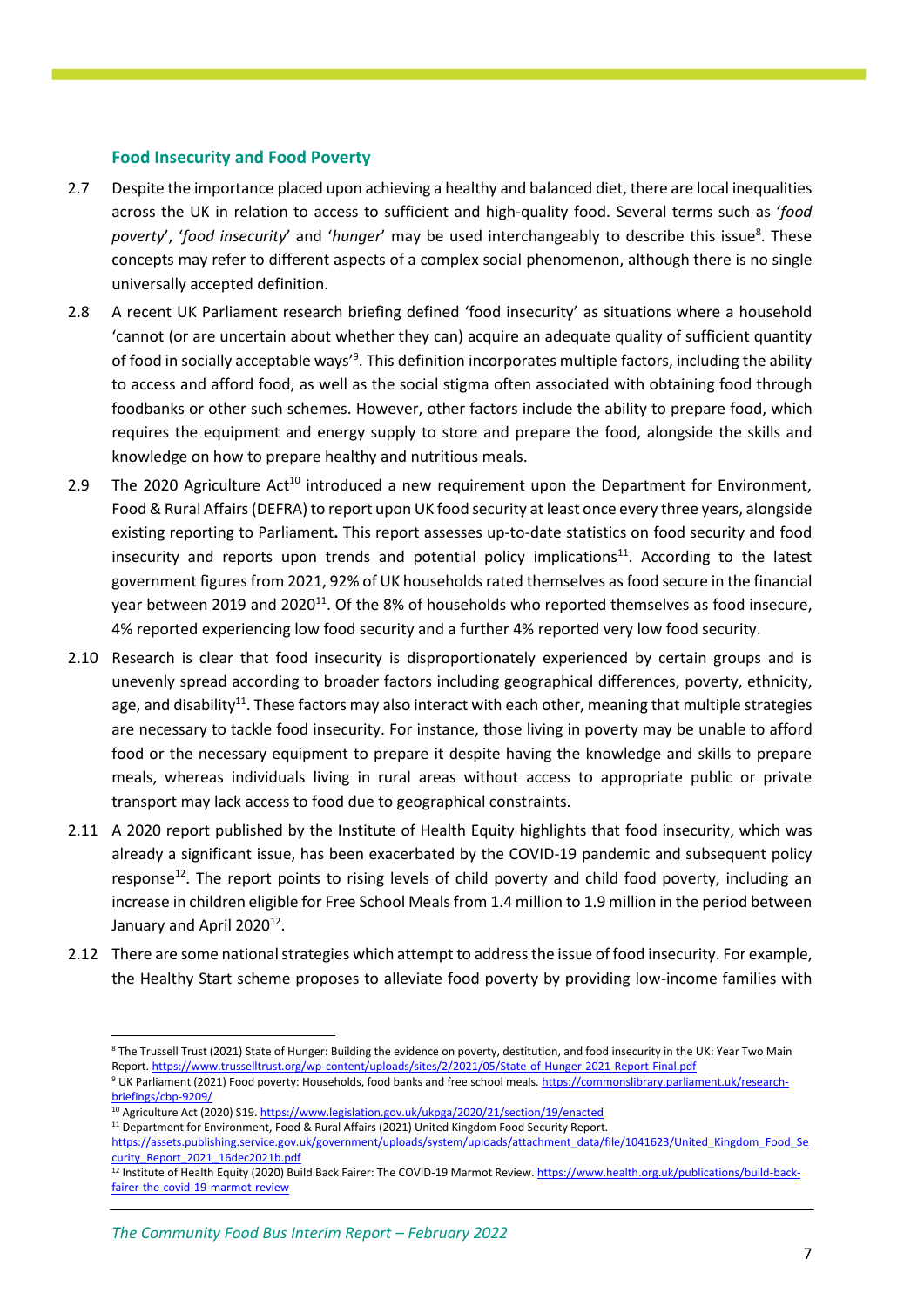vouchers to spend on food for their infants and young children<sup>13</sup>. However, evidence suggests that eligibility for this programme fell by 20% between 2014 and 2018 due to changes to eligibility criteria and the effects of alterations to other welfare benefits such as Universal Credit<sup>12</sup>. In 2022, Healthy Start moved from paper vouchers to a digital scheme, requiring all eligible households to re-register.

- 2.13 There is also a growing demand upon food banks and other emergency food distribution projects across the UK which has also been exacerbated by the COVID-19 pandemic. In 2020-21, the Trussell Trust supplied over 2.5 million three-day emergency food parcels, reporting a rise of 33% in demand compared to the previous year<sup>9</sup>. A significant proportion, 40% of these parcels, went to children. According to research from the Trussell Trust, 421,426 food parcels were distributed by food banks in the Trussell Trust network across London in 2020-21<sup>14</sup>.
- 2.14 However, strategies which include food vouchers or food banks may be associated with stigma and embarrassment and may remove choice from individuals who are forced to rely upon them<sup>8</sup>. Conversely, the Community Food Bus runs on a reduced-cost membership model, enabling everyone including those on low-incomes to access affordable and nutritious food without the stigma.

#### **Local Policy Context**

- 2.15 The Community Food Bus, also referred to as the London Food Bus, currently serves areas across two London boroughs: Wandsworth and Lambeth. The project was designed to reflect local community priorities, as identified by project partners.
- 2.16 In 2018, the Mayor of London announced the London Food Strategy<sup>15</sup>, a five-year plan which outlines key priorities for ensuring that all Londoners have access to healthy, affordable, and sustainable food. The Community Food Bus is likely to contribute towards achieving several of these aims, including:
	- *Good food at home and reducing food insecurity – through ensuring that low-income households have better access to high-quality food including throughout the school holidays.*
	- *Good food economy, shopping, and eating out – by providing healthy food for families eating out (such as healthy smoothies for schoolchildren) and ensuring that areas identified as 'food deserts' and 'food swamps' are given access to healthier options.*
	- *Good food in community settings and public institutions – through aiming to bring people together in local communities over food and other social activities in order to reduce social isolation.*
	- *Good food for pregnancy and childhood – by ensuring that schoolchildren and their families are given access to affordable nutritious food and encouraging healthy eating habits, and by accepting Healthy Start vouchers on the Bus.*
	- *Good food for the environment – by adopting a sustainable model which reduces food waste whilst providing high-quality produce, and through efforts to ensure that the Bus itself is 'greener'.*

<sup>15</sup> Greater London Authority (2018) The London Food Strategy.

[https://www.london.gov.uk/sites/default/files/final\\_london\\_food\\_strategy.pdf](https://www.london.gov.uk/sites/default/files/final_london_food_strategy.pdf)

<sup>13</sup> NHS (2022) Healthy Start Scheme[. https://www.healthystart.nhs.uk/how-to-apply/](https://www.healthystart.nhs.uk/how-to-apply/)

<sup>14</sup> The Trussel Trust (2021) End of Year Stats[. https://www.trusselltrust.org/news-and-blog/latest-stats/end-year-stats/](https://www.trusselltrust.org/news-and-blog/latest-stats/end-year-stats/)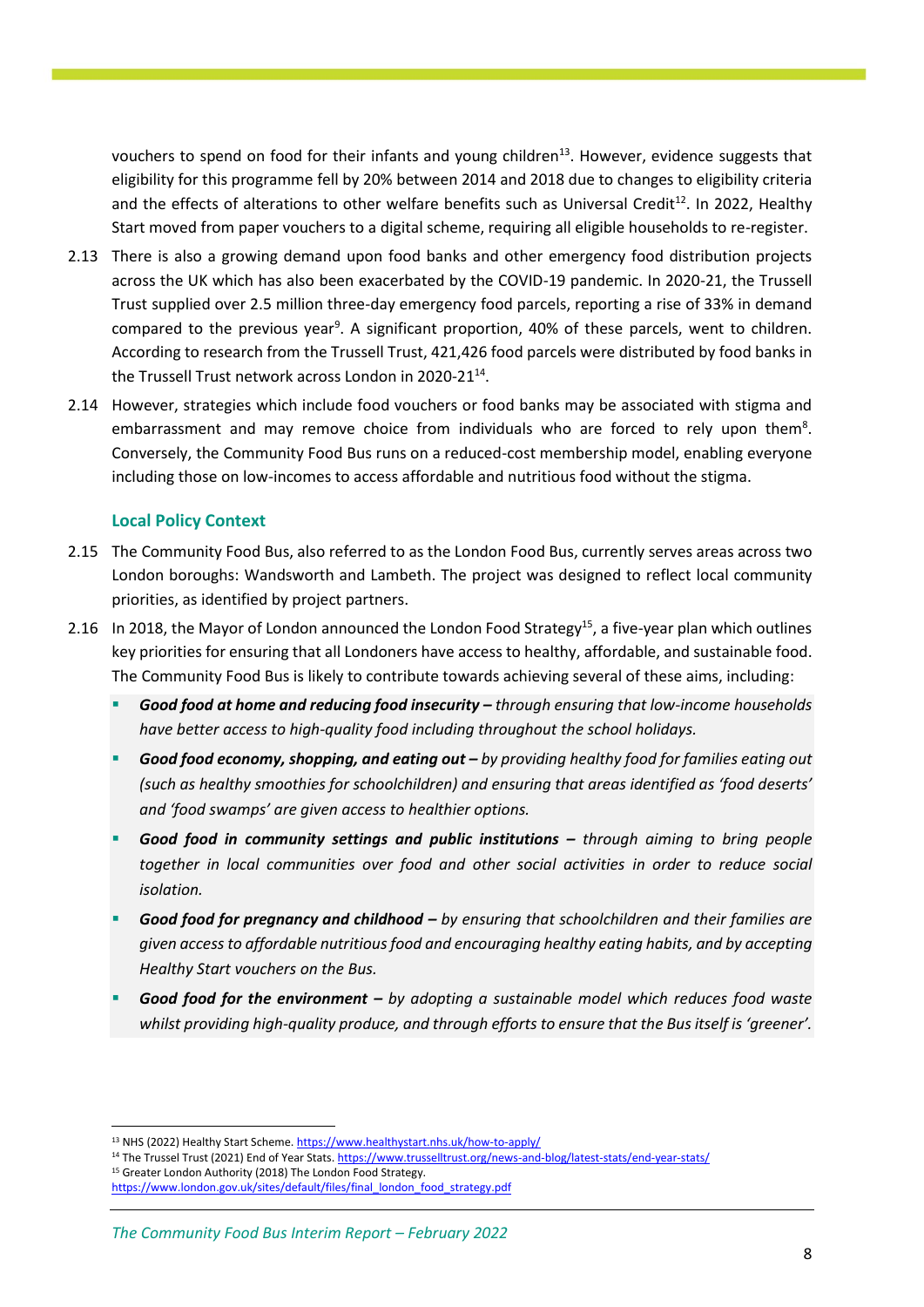- 2.17 Wandsworth Council's Joint Strategic Needs Assessment<sup>16</sup> identifies several public health challenges relating to nutrition and diet. For females aged 5-14 resident in Wandsworth and London more broadly, iron deficiency relating to dietary intake accounted for the fifth greatest proportion of burden of disease. In 2018, 1 in 6 pupils in Wandsworth were eligible and claiming for Free School Meals. This rate of 15.4% is higher than the English average of 13.5% of children. This suggests that a proportion of Wandsworth families may struggle to access high-quality nutrition, particularly in the school holidays when they do not have access to Free School Meals.
- 2.18 Similarly, the most recent Wandsworth Local Health & Care Plan<sup>17</sup> identifies several local priorities relating to nutrition and health as a means of preventing wider public health problems. For example, there is a focus upon encouraging children and families to make healthier food choices in order to tackle wider issues such as child obesity. These strategic priorities overlap with several of the Community Food Bus objectives.
- 2.19 Lambeth Council recently published a Food Poverty and Insecurity Action Plan for the locality which sets out strategic priorities for tackling these issues between 2021 and 2024<sup>18</sup>. This document outlines the increased demand for emergency food packages driven by the pandemic. The policy also highlights that that burden of food poverty is disproportionately experienced by certain demographic groups within the Lambeth population, including low-income households, ethnic minority groups, elderly people, disabled people, and people with mental health issues.
- 2.20 The Community Food Bus, which serves some areas within Lambeth Council such as Stockwell & Kennington's schools, is likely to contribute towards efforts to tackle issues such as holiday hunger<sup>19</sup> and food insecurity in the area. By bringing food directly into communities, the Bus may better serve the needs of those with mobility issues such as disabled people and elderly people, who are at greater risk of food insecurity. Furthermore, by stocking culturally appropriate foods, the Bus aims to meet the needs of ethnic minority groups.

<sup>17</sup> South West London Health & Care Partnership (2019) Wandsworth Local Health & Care Plan 2019-2021.

<sup>18</sup> Lambeth London Borough Council (2021) Lambeth Food Poverty and Insecurity Action Plan 2021-2024. [https://beta.lambeth.gov.uk/sites/default/files/2021-](https://beta.lambeth.gov.uk/sites/default/files/2021-01/Lambeth%20Food%20Poverty%20and%20Insecuity%20action%20plan%20final%20draft.pdf)

<sup>19</sup> Lambeth Labour (2021) Lambeth Labour acts on holiday hunger and child poverty[. https://www.lambeth](https://www.lambeth-labour.org.uk/2021/02/12/lambeth-labour-acts-on-holiday-hunger-and-child-poverty/)[labour.org.uk/2021/02/12/lambeth-labour-acts-on-holiday-hunger-and-child-poverty/](https://www.lambeth-labour.org.uk/2021/02/12/lambeth-labour-acts-on-holiday-hunger-and-child-poverty/)

<sup>&</sup>lt;sup>16</sup> Wandsworth London Borough Council (2021) Joint Strategic Needs Assessment.

[https://www.wandsworth.gov.uk/media/9890/wandsworth\\_jsna\\_overview.pdf](https://www.wandsworth.gov.uk/media/9890/wandsworth_jsna_overview.pdf)

[https://www.wandsworth.gov.uk/media/5565/wandsworth\\_health\\_care\\_plan\\_welcome.pdf#:~:text=The%20Wandsworth%20Health%20](https://www.wandsworth.gov.uk/media/5565/wandsworth_health_care_plan_welcome.pdf#:~:text=The%20Wandsworth%20Health%20and%20Care%20Plan%20is%20one,South%20West%20London%20to%20improve%20health%20and%20wellbeing) [and%20Care%20Plan%20is%20one,South%20West%20London%20to%20improve%20health%20and%20wellbeing](https://www.wandsworth.gov.uk/media/5565/wandsworth_health_care_plan_welcome.pdf#:~:text=The%20Wandsworth%20Health%20and%20Care%20Plan%20is%20one,South%20West%20London%20to%20improve%20health%20and%20wellbeing)

[<sup>01/</sup>Lambeth%20Food%20Poverty%20and%20Insecuity%20action%20plan%20final%20draft.pdf](https://beta.lambeth.gov.uk/sites/default/files/2021-01/Lambeth%20Food%20Poverty%20and%20Insecuity%20action%20plan%20final%20draft.pdf)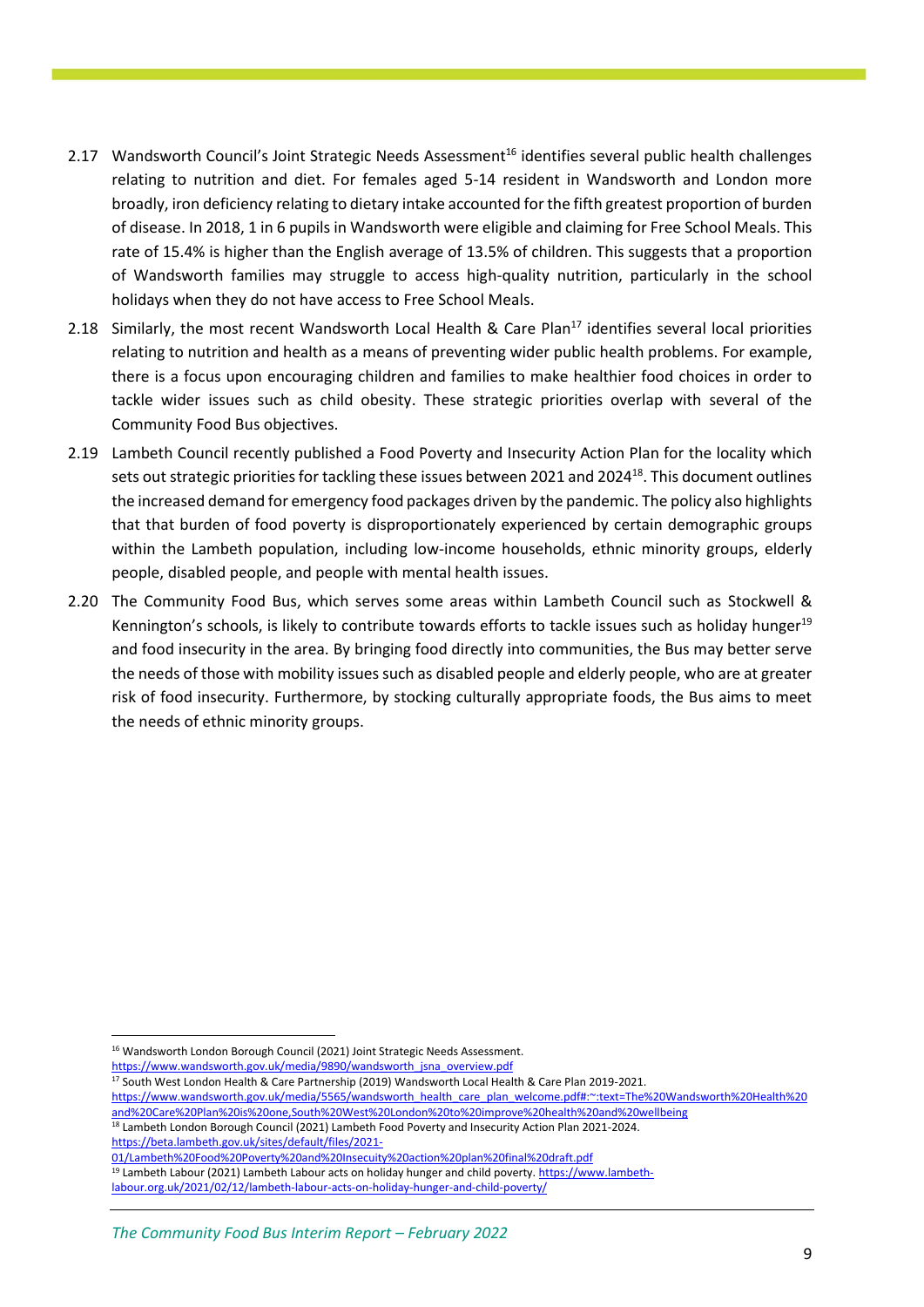## <span id="page-11-0"></span>**3. METHODOLOGY**

### **Documentary Analysis**

- 3.1 This report draws upon existing documents relating to the Community Food Bus project, including the 2018 London Growth Fund proposal<sup>2</sup> and a short 2020 interim report produced by Wandsworth Food Power<sup>20</sup>.
- 3.2 Due to the community-led approach, social media is an important aspect of marketing and public engagement. The Twitter and Instagram pages (@LdnFoodBus) for the Community Food Bus provided insight into the journey of the project and the challenges faced by the project delivery team.

#### **Consultation with Stakeholders**

- 3.3 Consultations with stakeholders involved in the project also contributed towards the findings of this interim report. This included discussions with the following individuals:
	- Kemi Akinola CEO and founder, Be Enriched
	- Anna Sjovorr-Packham Food Bus and Community Engagement Manager, Be Enriched
	- Rose Bray Project Manager, Feeding Britain

### **Surveys with Community Food Bus Members**

- 3.4 The open-access membership model of the Community Food Bus allows customers to register using a short online form to provide contact details. In attempting to engage with members, consideration was given to issues including digital exclusion. It was agreed that text or phone call would be the best method to initially contact members.
- 3.5 ERS made efforts to contact 25 members of the Community Food Bus, with details being provided by the project team from the database of members. 12 of these individuals were contacted through an initial text message followed by a phone call, with only two of these contacts leading to a completed survey. The remaining 13 were contacted via email and offered the option to carry out an e-survey via SurveyMonkey. Three further contacts were uncontactable due to issues with email or phone numbers.
- 3.6 Due to the lack of engagement via telephone, the survey was transferred to an e-survey which could be completed in the participants' own timeframes. The link to the survey was sent to participants' email addresses which gathered a further four responses to a total of six.
- 3.7 However, of the six members who completed a survey, one of these individuals had only accessed the food delivery van service which ran in lieu of the Community Food Bus in early 2022 due to the Bus being in the garage for mechanical works. This individual's responses are included in the overall report commentary, but not in the analysis of the Community Food Bus.
- 3.8 In order to incentivise the survey and reimburse respondents for their time and effort, all survey respondents were offered the opportunity to claim a £10 credit voucher which could be spent on items on the Community Food Bus or home delivery van service.

<sup>&</sup>lt;sup>20</sup> Wandsworth Food Power (2020) Wandsworth Community Food Bus Interim Report October 2020. <https://www.sustainweb.org/resources/files/reports/Wandsworth-community-food-bus-2020.pdf>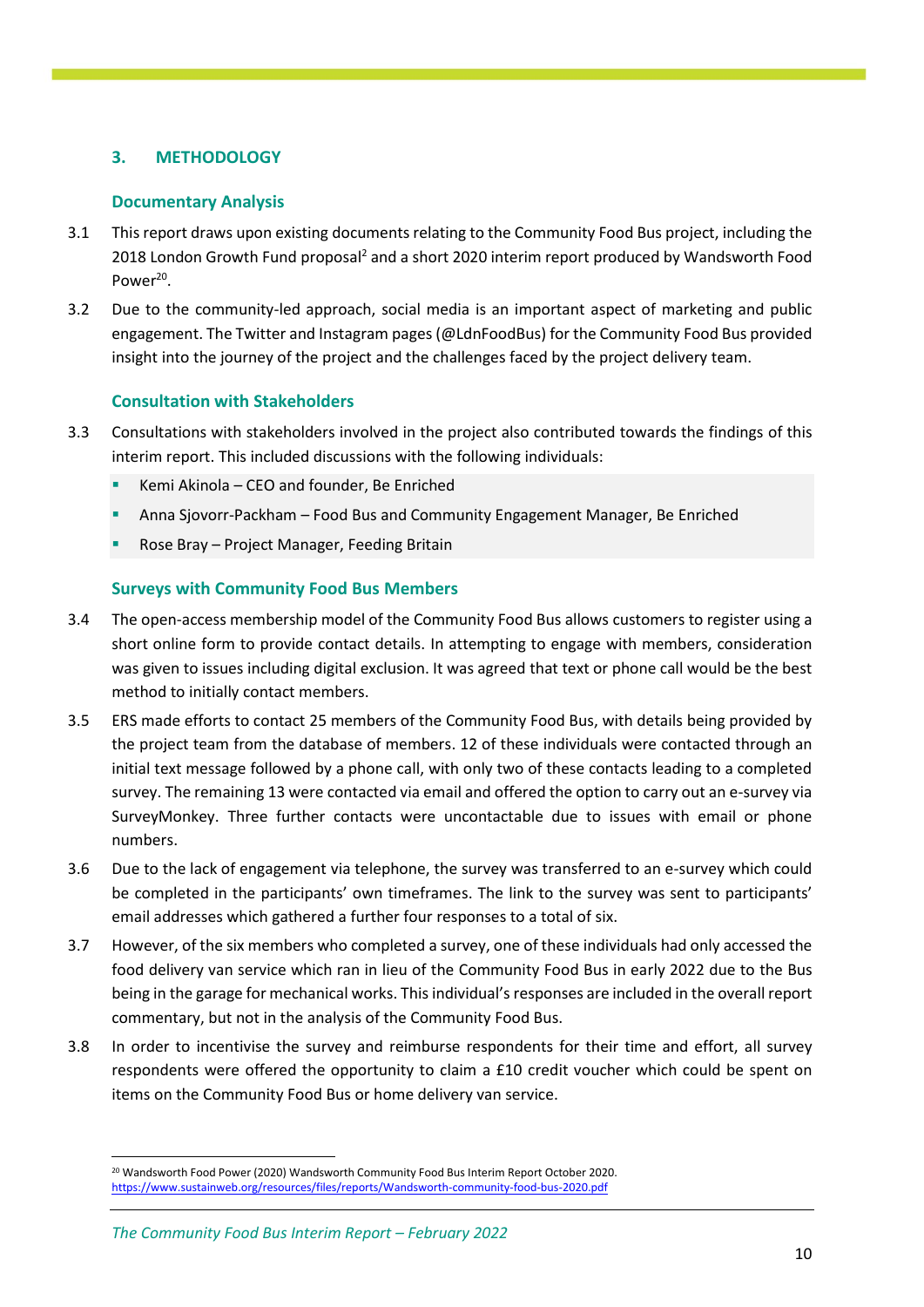- 3.9 Engagement with members to distribute the telephone and e-survey was constrained by several limitations, including the disruption to the Community Food Bus schedule during the active period of the survey.
- 3.10 The survey included a range of questions designed to measure the regularity and duration of use of the Community Food Bus, alongside experiences of the product choice and affordability. Impacts upon health, dietary intake, and wider aspects of wellbeing including community belonging and social connection were also assessed. The survey also incorporated two qualitative questions to allow for wider comments on members' experiences of using the Community Food Bus or the impact it may have had upon their circumstances.
- 3.11 The survey also incorporated eight questions from the pre-validated United Nations Food Insecurity Experience Scale Survey Module (FIES-SM) $^{21}$ . These eight questions focus upon respondents' experiences of food insecurity and are specifically designed to allow for global comparison and reference of the severity of this phenomenon. The survey has several advantages, having been specifically designed to be relatively short to complete, easily integrated into wider surveys to allow for a multi-dimensional measurement of food insecurity, and provide actionable information for policymakers. However, it is also crucial that these eight questions are analysed together rather than being treated as separate components, and this is reflected in the analysis section.

*The Community Food Bus Interim Report – February 2022*

<sup>21</sup> Food and Agriculture Organization of the United Nations (2022) The Food Insecurity Experience Scale[. https://www.fao.org/in](https://www.fao.org/in-action/voices-of-the-hungry/fies/en/)[action/voices-of-the-hungry/fies/en/](https://www.fao.org/in-action/voices-of-the-hungry/fies/en/)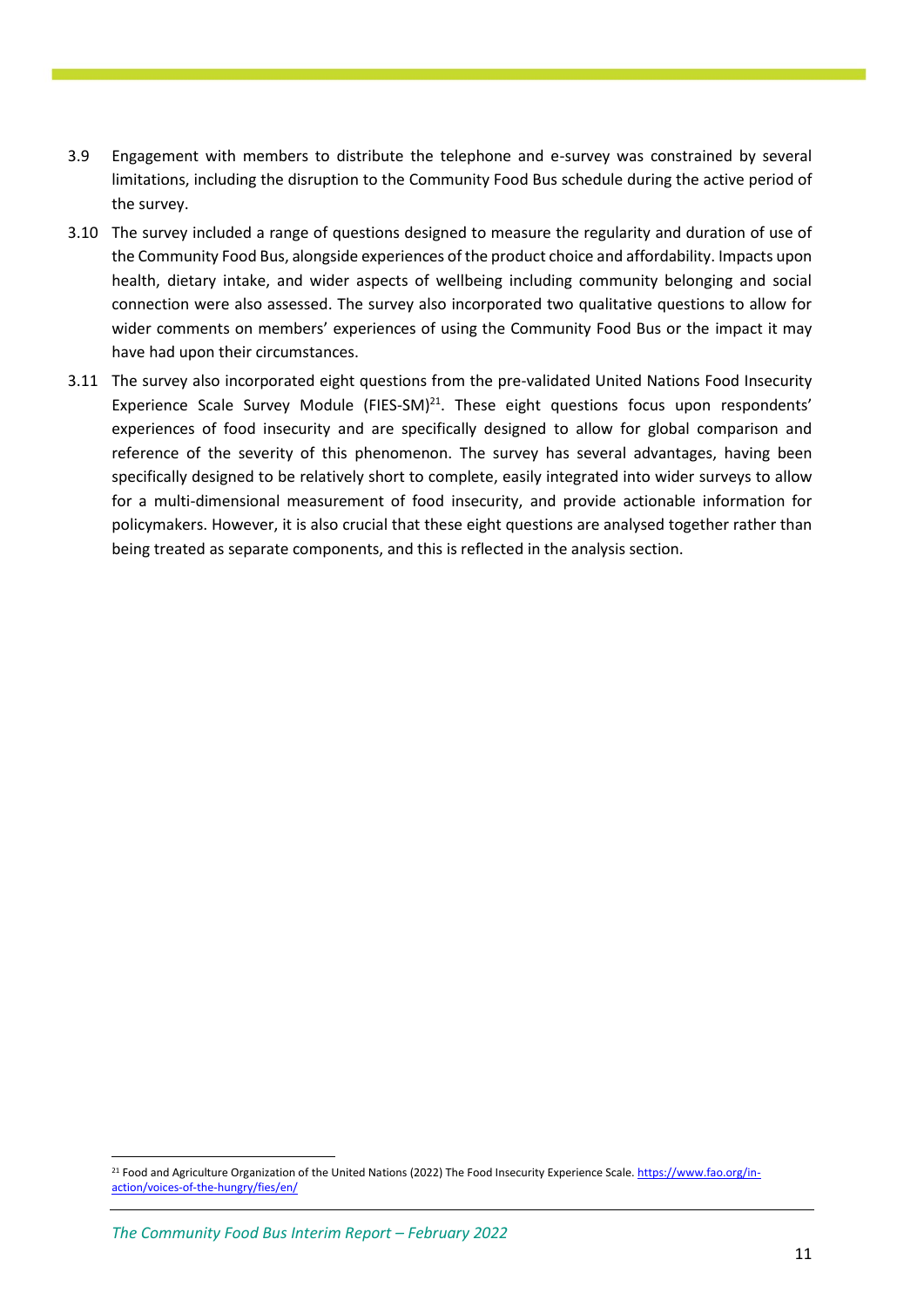## <span id="page-13-0"></span>**4. CHALLENGES FOR PROJECT PARTNERS**

## **The Double-Decker Bus**

- 4.1 Due to the innovative nature of the project, which has been described as the first of its kind by organisers, the project team faced several unprecedented challenges when trying to implement the proposal.
- 4.2 For instance, organisers were initially unsure which insurance status the Bus would require. Similarly, there were issues in recruiting suitable drivers. Drivers were required not only to hold a current HGV licence, but also to have the personal characteristics necessary to create a warm and welcoming environment for customers. This process of recruitment took considerable time. However, the team now has two regular drivers who have also supported with other tasks when the Bus was out of operation. One driver is on a part-time employment contract, whereas the other is employed on a flexible contract but typically works three days a week when the Bus is operating to its usual schedule.
- 4.3 In May 2021, the Bus passed its MOT and began undertaking a regular route across Lambeth and Wandsworth. However, mechanical faults in December 2021 meant that the regular schedule was disrupted for almost three months, with the Food Delivery Van service operating in lieu of the Bus. These mechanical faults, largely due to the nature of the vehicle and the added difficulty in sourcing parts for repairs, has led to major disruption to the Bus's regular schedule, which is expected to return in early March 2022.

*"I think the main challenge has been trying to establish ourselves in communities when the bus has been really inconsistent. I'm hoping it will come back and have no mechanical problems for months so we can tell everyone we will be there every week. It really has been detrimental to relationships with customers and our contacts in each area. I'm anticipating we will have to almost start from scratch when the Bus gets back on the road which is a real shame, but hopefully we can hit the road quickly and it will be consistent." – Anna, Be Enriched*

4.4 Unfortunately, the Bus was also vandalised in June 2021 when parked in its regular station in Tooting. A community fundraiser on GoFundMe launched in aid of Be Enriched and project partners raised over £1000, revealing the perceived benefit of the project to the local community. A new, secure parking spot was also found for storing the Bus in between its regular operating hours. This was provided at no cost by Hadley Property Group.

*"Getting to this point has not been without its challenges, especially after the Bus was recently vandalised, but we are so thankful for the funding from the [Greater London Authority] and everyone's support." – Kemi, Be Enriched*

4.5 In delivering the project, organisers also had to be aware of several geographical factors affecting the suitability of the Bus for operation in certain areas. For example, partners highlighted that due to the size of the Bus, it was not suitable for all communities, including those with narrow roads or a lack of suitable parking spaces. This has been taken into account for future replications based on this pilot model in other parts of the UK. Feeding Britain have now supported the launch of a second double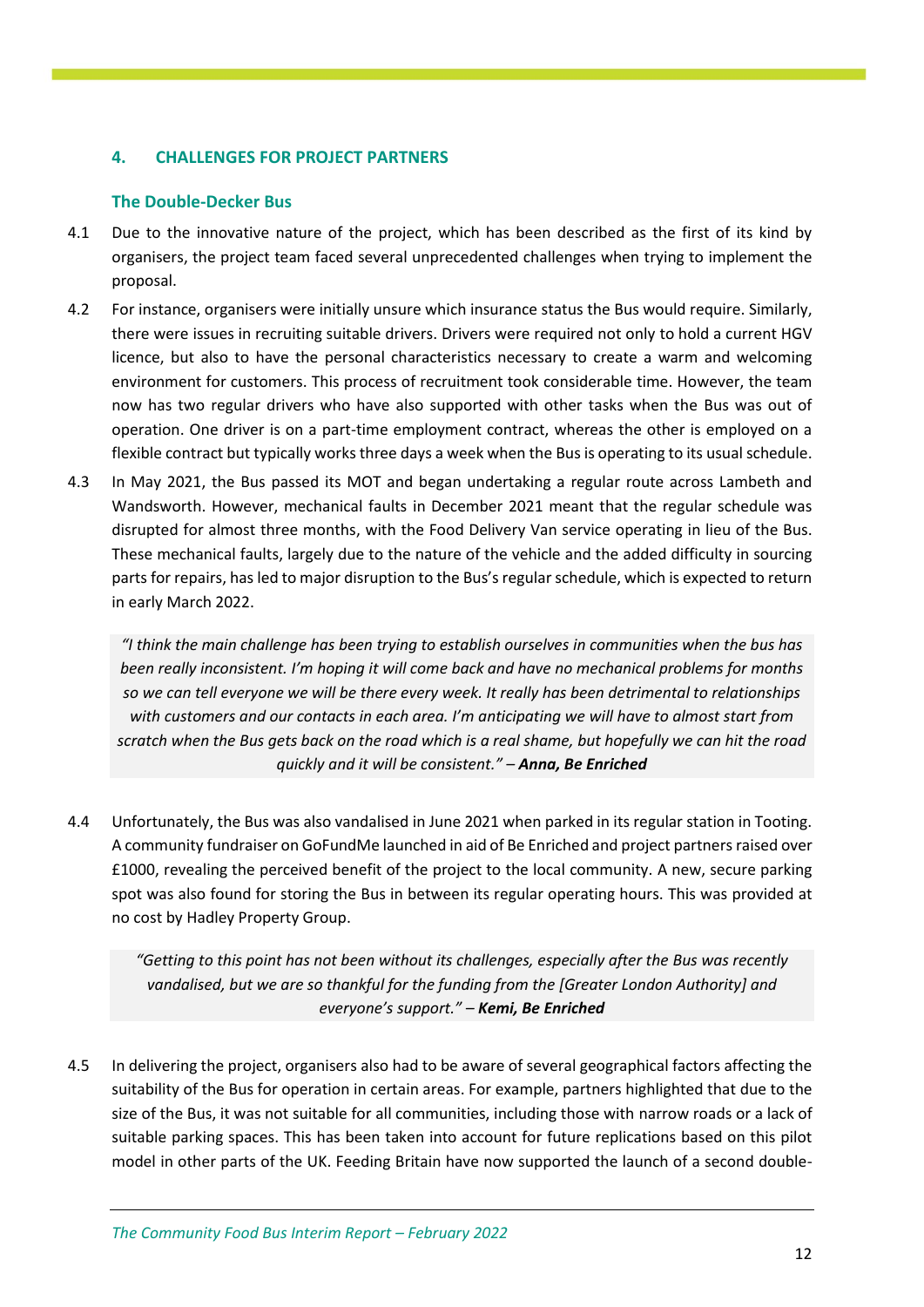decker Food Bus in Sheppey, Kent, and have plans for a third in South Shields. However, in other areas they have used smaller vehicles such as vans or converted library buses depending on the geographical context. The project team have found that strong relationships with community partners have been beneficial in securing suitable space for the Bus and engagement with the service:

*"There was one particular council estate which I knew would be successful, but the difficulty was finding somewhere the Bus could park without causing disruption to passing vehicles. We've now partnered with Wandsworth Council who have a spot for us to park." – Anna, Be Enriched*

*"The aim of the London Food Bus was to pilot a new model, and it's now taking off with Food Buses elsewhere. It's also inspired other models, for example using smaller vehicles such as vans which can be less expensive and less complicated, although they don't offer all the space and facilities of the double-decker model." – Rose, Feeding Britain*

#### **Disruption caused by the COVID-19 pandemic**

- 4.6 Project partners were determined to pilot the Community Food Bus as quickly as possible, in an attempt to counter the social and economic consequences of the COVID-19 pandemic on low-income households. However, due to the compact space onboard the Bus, social distancing measures placed huge constraints upon the delivery of the project. For instance, even where social distancing measures allowed for the social supermarket to be open to the public, the café and seating space had to be closed due to limits on social contact given the confined space. In an attempt to adapt, the project team included an outdoor seating area where locations allowed for this.
- 4.7 COVID-19 restrictions and pandemic lockdowns also led to difficulty in establishing a regular customer base in the project's early stages. Two of the regular stops are outside local schools. School closures meant that engagement with regular customers, largely consisting of parents and carers dropping off or collecting their children from school, was also impacted.
- 4.8 Further to these constraints, some staff were forced to self-isolate and others caught COVID-19, leading to staff shortages which affected the operation of the project.
- 4.9 The Community Food Bus makes partial use of surplus food stocks from local suppliers. As the pandemic forced many local authorities to become more reliant on such systems, there were additional difficulties in accessing these supplies for the project team during the pandemic.
- 4.10 However, in many cases the pandemic highlighted the need for place-based projects such as the Community Food Bus in order to reduce the negative impacts of pandemic-related inequalities upon local communities. As such, although the pandemic has led to many delays and challenges for the project team, they have also managed to adapt to these challenges, deliver a vital service for residents, and are optimistic that progress will be made in the longer-term.

*"The van service has been well-received by the people who have utilised it. Those who do have used it most weeks... It was good to be able to offer something to people, especially over Christmas when covid was kicking off again and people were a bit apprehensive about leaving the house." – Anna, Be Enriched*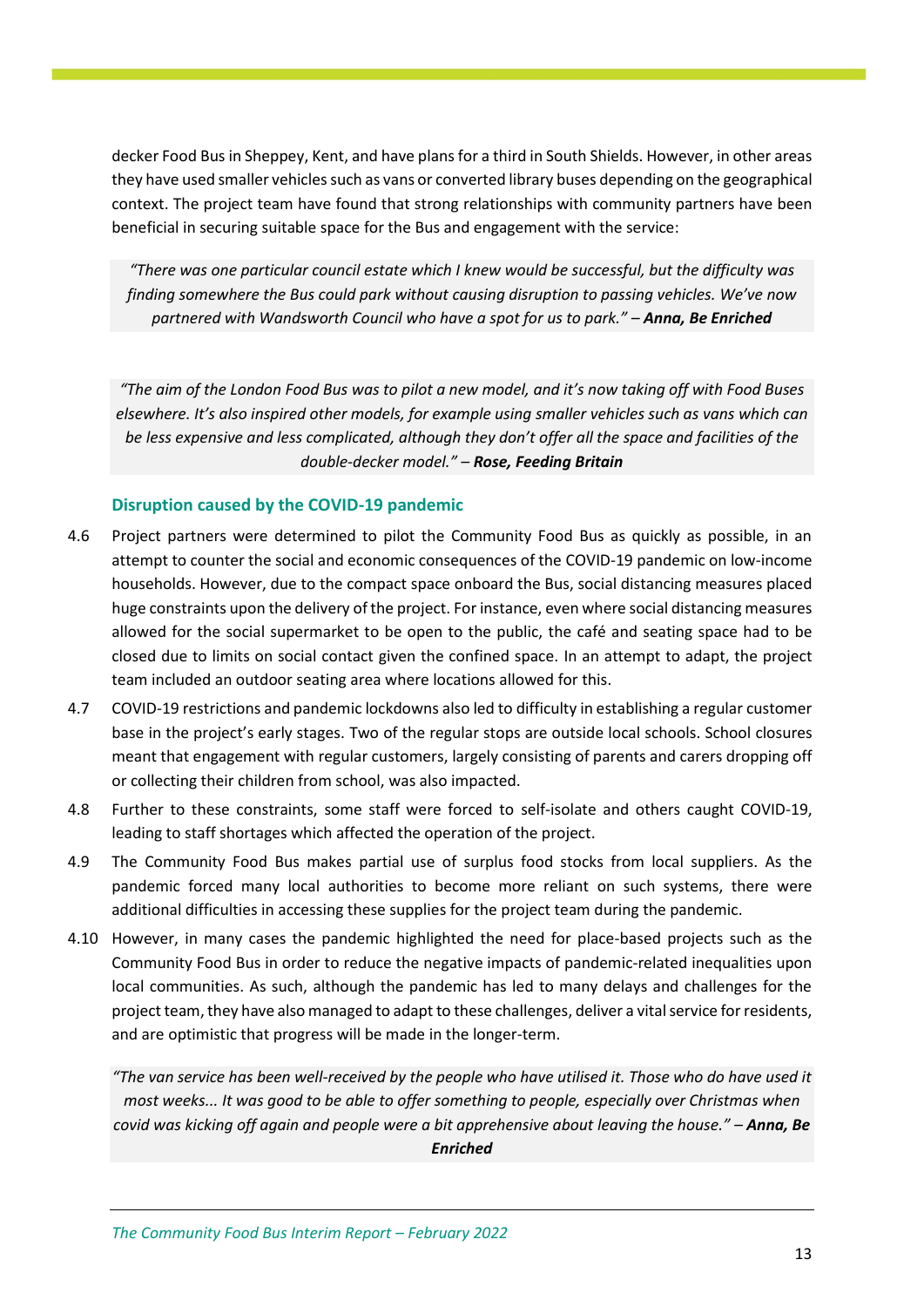### **The Food Delivery Van Service**

- 4.11 Originally, the van home delivery service was intended to provide food to residents who were housebound or could not physically access the Bus.
- 4.12 However, it was felt that many residents valued being able to choose their own products rather than receive a delivery of unknown items for a reduced cost. As such, the van service was also piloted as offering a condensed version of the Community Food Bus, in the same regular stops served by the Bus. The project team found that the engagement with this service was more limited, and that the novelty of the double-decker bus was a key factor in ensuring engagement amongst potential customers.

*"For the first two weeks of implementing the van, we tried to do a condensed version of the food bus in the standard locations. We found that we were getting nowhere with that – people weren't approaching us and understandably so. The van isn't recognisable enough for people to make the correlation between the two services. So we switched to doing a home delivery service for current customers and started that when COVID flared up again, but continued when it was getting a fairly regular engagement." – Anna, Be Enriched*

4.13 The van continues to operate a home delivery service at present, offering a reduced-cost food package to a small pool of regular customers.

## **Progress, Ambitions and Learning**

- 4.14 A key objective of the pilot was to engage with local communities and establish a regular customer base by raising awareness of the Community Food Bus. This objective has been significantly delayed by the impacts of the COVID-19 pandemic and mechanical issues with the Bus.
- 4.15 The project team estimate that, when operating to its regular weekly schedule, **the Bus reached a peak of around 100 members**. Around **10-12 people regularly accessed the interim weekly food delivery service provided by a van during the winter.**
- 4.16 The project team have made efforts to stay engaged with potential customers, issuing regular communications and updates to those who have provided their contact details using the online membership form. However, the full benefits of the membership model have not yet been fully realised due to these delays and the inconsistency of the Bus's schedule in the early stages of the pilot.
- 4.17 The Community Food Bus model is an innovative project and has been described as the first of its kind in the UK. Feeding Britain have now replicated this model elsewhere, including the Sheppey Support Bus<sup>22</sup>. Partners reported that other place-based projects, which respond to the local geographical and social contexts, were likely to take inspiration from the London model.

*"It aligns with the Be Enriched core aims and objectives – using food as a way to enhance communities and change the way people think. We'd like to identify if food really is a mechanism for connecting people." – Kemi, Be Enriched*

<sup>&</sup>lt;sup>22</sup> Sheppey Support Bus (2020[\) https://sheppeysupportbus.org/](https://sheppeysupportbus.org/)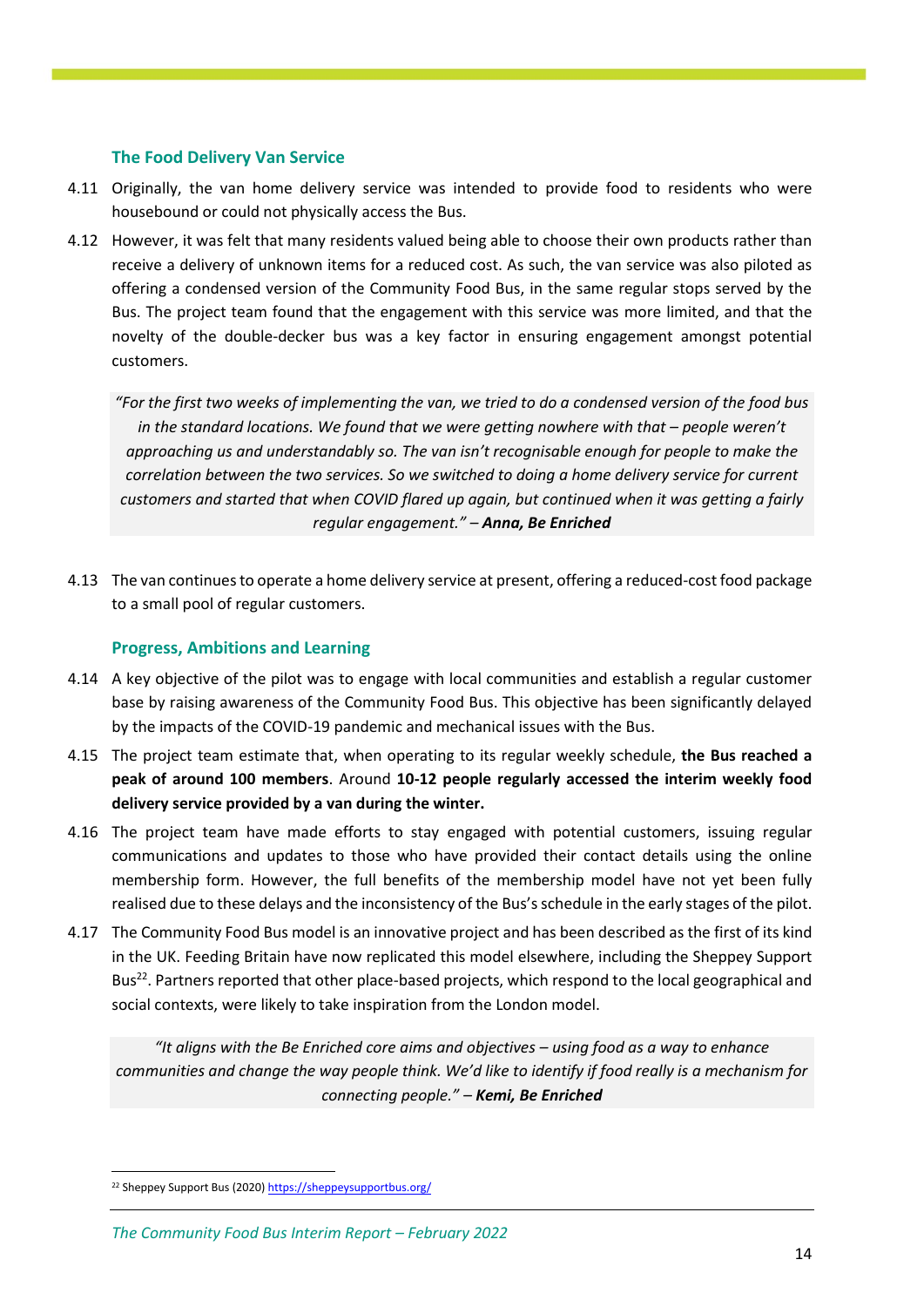4.18 There are also longer-term plans to build upon the relationships with partner organisations which have been established in the early stages of the pilot. For example, there are ambitions to increase collaborative working with Stockwell School in order to contribute towards efforts to reduce Holiday Hunger in the area. The foundations for the longer-term ambitions of the project have been established through the connections with local organisations, such as Hyde Group housing association in Kennington, which have contributed towards building relationships with community members. However, these relationships have been more successful in some areas compared to others.

*"For example we have a bulk booking with Southwark Council coming up – that's a few week's worth of events in specific areas they have highlighted as wanting to trial the service, so we may branch out into more locations. We haven't got the capacity in the team at the moment to do much more than we're currently doing, but we'd really like for it to grow and grow. We'd like to offer additional days as well as evenings and weekends so we can open up the service to new groups of people. As we start doing more bespoke bits and pieces on top of our standard service, I'm interested to see how that works." – Anna, Be Enriched*

- 4.19 Alongside this, there are plans to draw more upon volunteers in the future as the project develops. Although the project team are not currently able to offer significant volunteering opportunities outside of events, an initial engagement strategy has identified a list of contacts of local people with an interest in volunteering with the project.
- 4.20 Despite the changes to the project timelines and delivery, the project team have adapted to challenges in a way which has enabled some early targets to be realised.

*"The long-term vision is for it to be not just about food, but to become a sort of community hub on wheels." – Rose, Feeding Britain*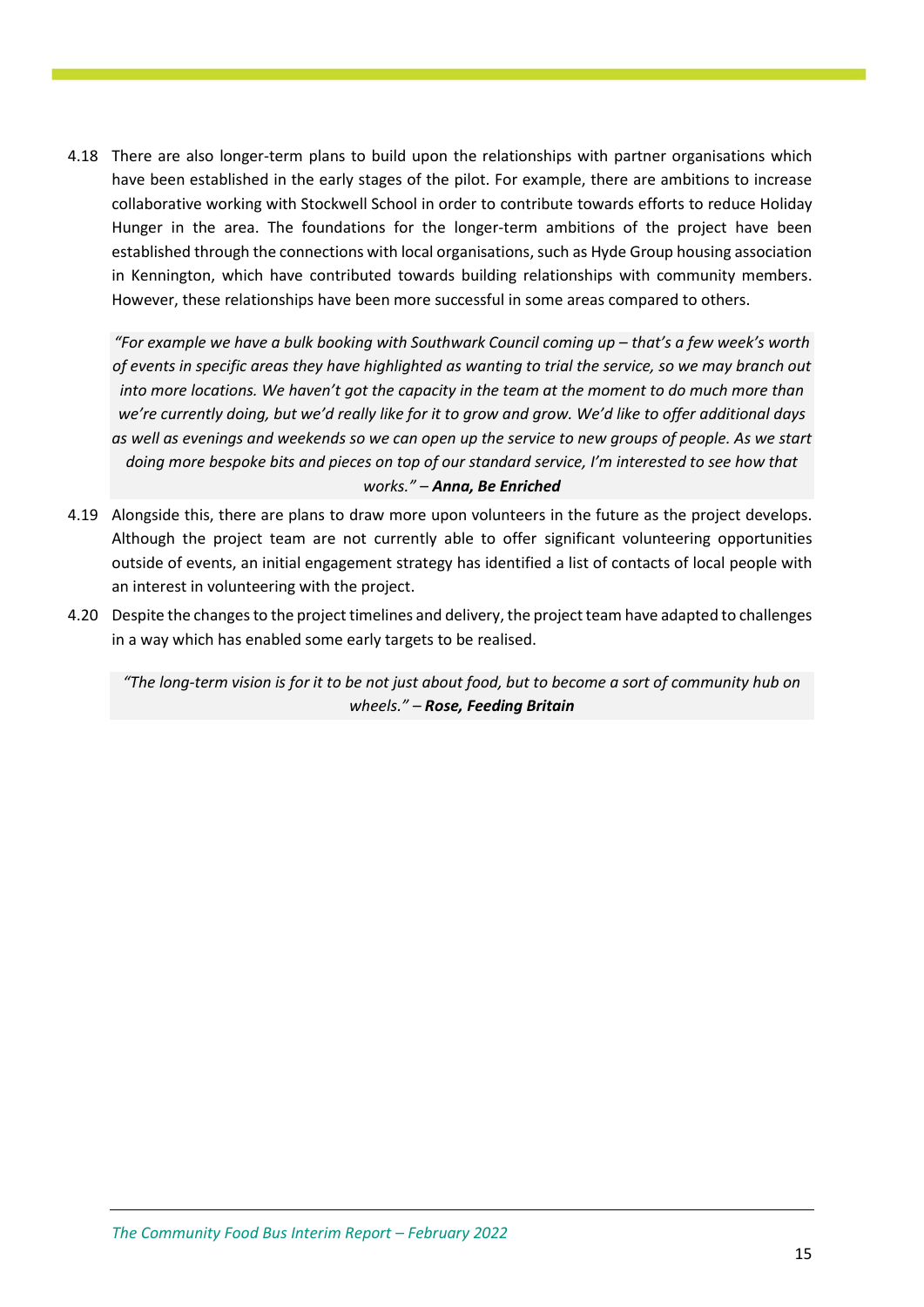## <span id="page-17-0"></span>**5. MEMBERS' EXPERIENCES OF ACCESSING THE COMMUNITY FOOD BUS**

#### **Accessing the Community Food Bus**

- 5.1 All five respondents who completed the survey had been accessing the Community Food Bus for longer than one month. Three of these respondents had accessed the Bus for between one and six months at varying frequencies, whereas one respondent had been accessing the Bus fortnightly for between six and twelve months.
- 5.2 There were variations in how regularly members had been accessing the Bus, ranging from those who accessed it weekly or fortnightly, to those who only occasionally accessed it specifically when they needed to buy something. Some respondents commented that they had no specific routine for accessing the Bus. One respondent noted that they had been accessing the Bus on a weekly basis until disruption due to a mechanical fault.

#### **Diet and Nutrition**

- 5.3 All five survey respondents reported that the Community Food Bus provided a good choice of food options.
- 5.4 Some felt that both the Bus and home delivery service provided a wider range of options than existing stores, introducing them to new fruit and vegetables. Two respondents agreed that the Bus provided them with food that they couldn't normally find in local shops, whereas three disagreed. However, one respondent noted that the reduced cost made these food choices more accessible.

*"Everything is there which is in other shops so I don't think the choice is any different but the affordability is. I mainly buy fruit and veg." – Community Food Bus Member*

5.5 Two of the five respondents agreed that the Bus had had a positive impact on the amount of fruit and vegetables they ate, whereas three disagreed.

*"I've had two of the packs they bring to your house and the things that I'm getting I've not seen before or know what they're called. I wouldn't have chosen them but I'm still trying them. – Community Food Bus Member*

5.6 This increased choice of healthy food options was also felt to positively impact on eating habits of the members' children.

*"The choice always changes. I have a teenager, I'm not worried about them getting enough food but sometimes I worry they don't eat healthily enough." – Community Food Bus Member*

5.7 Some respondents commented that being able to access the Bus had enabled them to eat healthier, reducing anxiety related to supermarket shopping or affording healthier options.

*"It makes me eat more healthily. Helps with anxiety – easier than going to the supermarket and you can get your basic fruit and veg there." – Community Food Bus Member*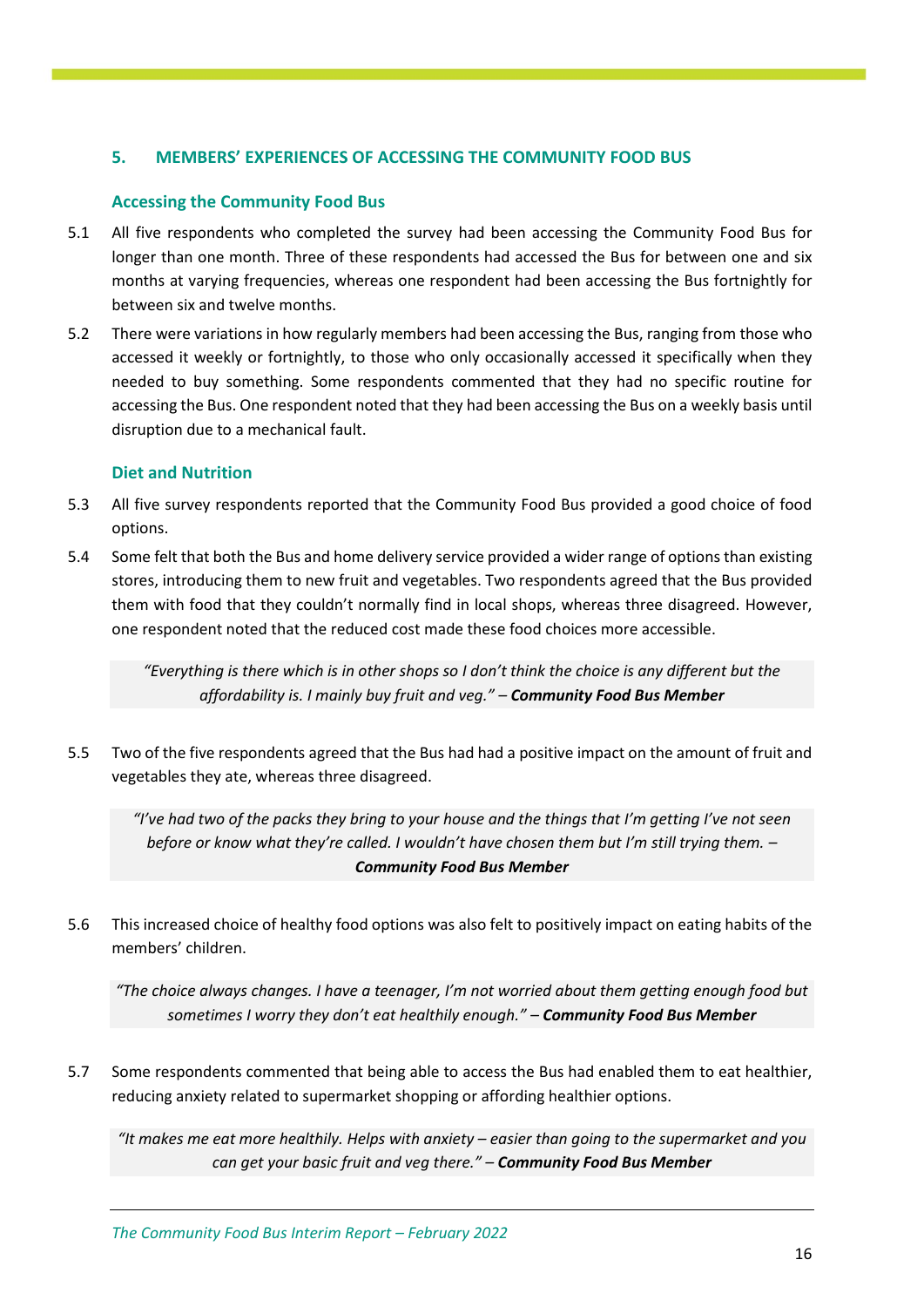*"Dramatically increased the amount and variety of fruit and veg I eat daily. Removed some anxiety about being able to afford good quality nutritious food." – Community Food Bus Member*

#### **Food Insecurity**

- 5.8 The FIES-SM questions measure respondents' experiences of food insecurity, exploring self-reported perceptions over the previous twelve-month period. For instance, the survey questions measure whether a lack of money or other resources has forced respondents to restrict the quantity, variety, or frequency of food intake or to eat less healthy and nutritious food, and whether their household has run out of food or went hungry.
- 5.9 Generally, respondents of our survey were not food insecure according to the FIES-SM questionnaire. Only one respondent of five reported food insecurity according to all eight questions. This individual commented that the Community Food Bus removed some anxiety relating to being able to afford healthy food options. The other participants did not rate their household as food insecure according to any of the eight measures in the survey.
- 5.10 Our survey also asked respondents further questions relating to food insecurity. Two out of five respondents reported having used food banks or other similar projects to get food in the previous twelve months. None of the five survey respondents reported having worried about obtaining sufficient food for their children or other household members in the previous twelve months.
- 5.11 However, the survey respondent who accessed the food delivery van service, rather than the Bus, also reported having accessed food banks or other projects, and having worried about having sufficient food for other household members, in the previous twelve months. When this individual is included in the analysis alongside respondents who accessed the Community Food Bus, three out of six respondents had accessed food banks or similar projects in the previous twelve months.
- 5.12 Of the six respondents who completed the survey (including the respondent who had only accessed the van service), four reported that someone in their household was currently working, whereas two reported that nobody in their household was working at present.
- 5.13 Some respondents also reported other vulnerabilities. For instance, four of the five respondents who had accessed the Community Food Bus reported that somebody in their household was affected by mental ill health and two reported that someone in their household was disabled or living with a longterm limiting illness.
- 5.14 It is difficult to make firm conclusions due to the lack of engagement with a representative sample of members. However, these initial findings suggest that the Community Food Bus is accessed by individuals who are food secure, alongside bringing a potential benefit to food insecure households and those living with disabilities and mental ill health. Alternatively, this may simply reflect a lower engagement with the survey amongst food insecure individuals.
- 5.15 Furthermore, several respondents also commented that the produce was affordable in comparison with other providers. As such, they felt that they benefitted from the reduced prices and also felt that this could impact positively on individuals in their communities who were on low incomes and struggling to afford food.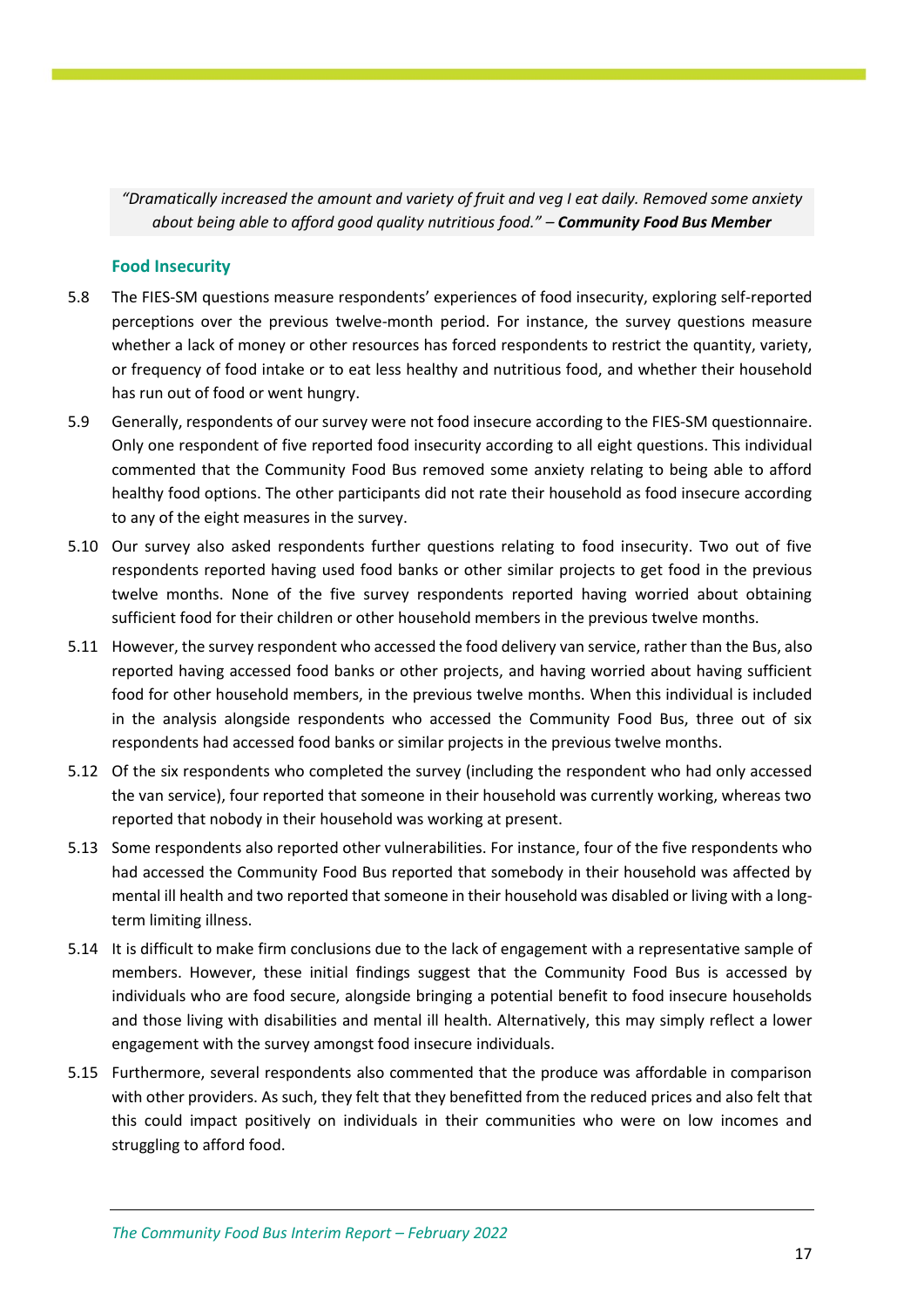*"The food provided is reasonable, when I buy plantain I get more if I get it there instead of the shop or market so it's affordable." – Community Food Bus Member*

*"Affordability is good, the things you can get there are maybe 4 quid in shops." – Community Food Bus Member*

*"Overall a good thing for people who can't afford things or who are struggling financially as the food is cheaper." – Community Food Bus Member*

### **Wider Impacts upon Wellbeing**

- 5.16 Only one participant agreed that they had met new people who live nearby as a result of using the Community Food Bus. However, three out of five participants agreed that the Bus had improved their sense of belonging to the local area. This suggests that, despite being in the early stages of the project delivery, the Bus has already begun to establish itself as a new and alternative community space for individuals in Lambeth and Wandsworth.
- 5.17 Survey respondents were also asked whether the Bus had improved their sense of wellbeing. Two participants agreed, two disagreed, and one responded neutrally to this question.
- 5.18 However, qualitative comments from members suggested some wider positive impacts of accessing the Bus, in relation to reducing anxiety associated with trying to access larger supermarkets and providing a consistent and welcoming space to interact socially with others.

*"Such a wonderful initiative and super friendly and helpful workers make it easy to access and interact." – Community Food Bus Member*

*"It brings community belonging because every week they show up." – Community Food Bus Member*

5.19 Although only one respondent reported having met new people who lived nearby when accessing the Bus, it was often viewed as a space to interact with family and friends. This was particularly true for parents and children, who could spend time in the café when it visited their local area.

*"I think it's absolutely fabulous, wish I'd known about it years ago. They even have a café upstairs if you want to sit and have a chat. They came to my son's school which is how I learned about it." – Community Food Bus Member*

*"I feel guilty using it as I don't need it, I can afford to go to supermarkets. But it's a treat and adventure for my 5 year old." – Community Food Bus Member*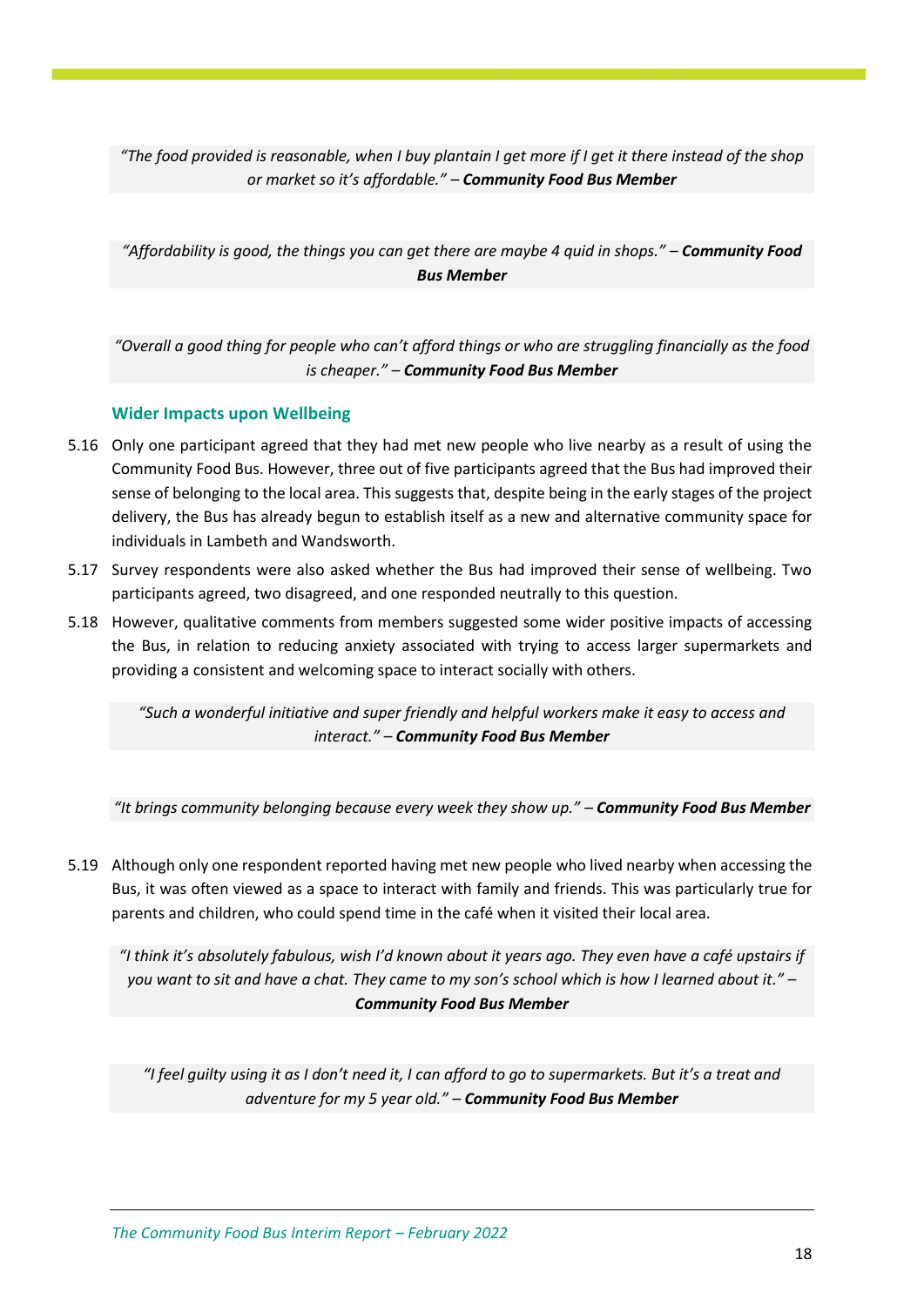*"You can sit down and have a coffee. In the holidays they came one week, my husband took my children to have some breakfast. It's a good idea and impressive, when my children's school had summer activities they had lemonade etc. It was pretty popular." – Community Food Bus Member*

#### *"It was just a lovely place to buy nice smoothies for my kids." – Community Food Bus Member*

5.20 Due to the delays in the progress of the project, it is difficult to assess whether members have been able to access wider support services by using the Bus. However, one respondent suggested that they viewed the Bus as a place to receive wider support through informal conversation with other people they met.

> *"I've met maybe two more people locally. It's somewhere I can get wider support maybe just indirectly in conversation." – Community Food Bus Member*

### **The Interim Food Delivery Van**

- 5.21 Although the e-survey was aimed at individuals who had accessed the Community Food Bus, one respondent had only accessed the interim food delivery van service which ran in lieu of the Bus due to mechanical problems in early 2022.
- 5.22 Unlike the Bus, where customers could attend and choose their own items, the food delivery van service adopts a home delivery model. Customers are provided with a variety of fresh and ambient items, depending on available stock, for a reduced cost of £5.
- 5.23 This respondent's data were separated from the original analysis. However, it is worth noting that this individual was interested in accessing the Community Food Bus, although they reported feeling unsure of how to do so.

*"I have only accessed the food bus that delivered goods to your home, so you are never sure what you are actually getting until it turns up. It would be nice to be able to go myself and pick items I need for my family rather than have them delivered but I do not know where a local bus is for me to access this." – Food Delivery Van Customer*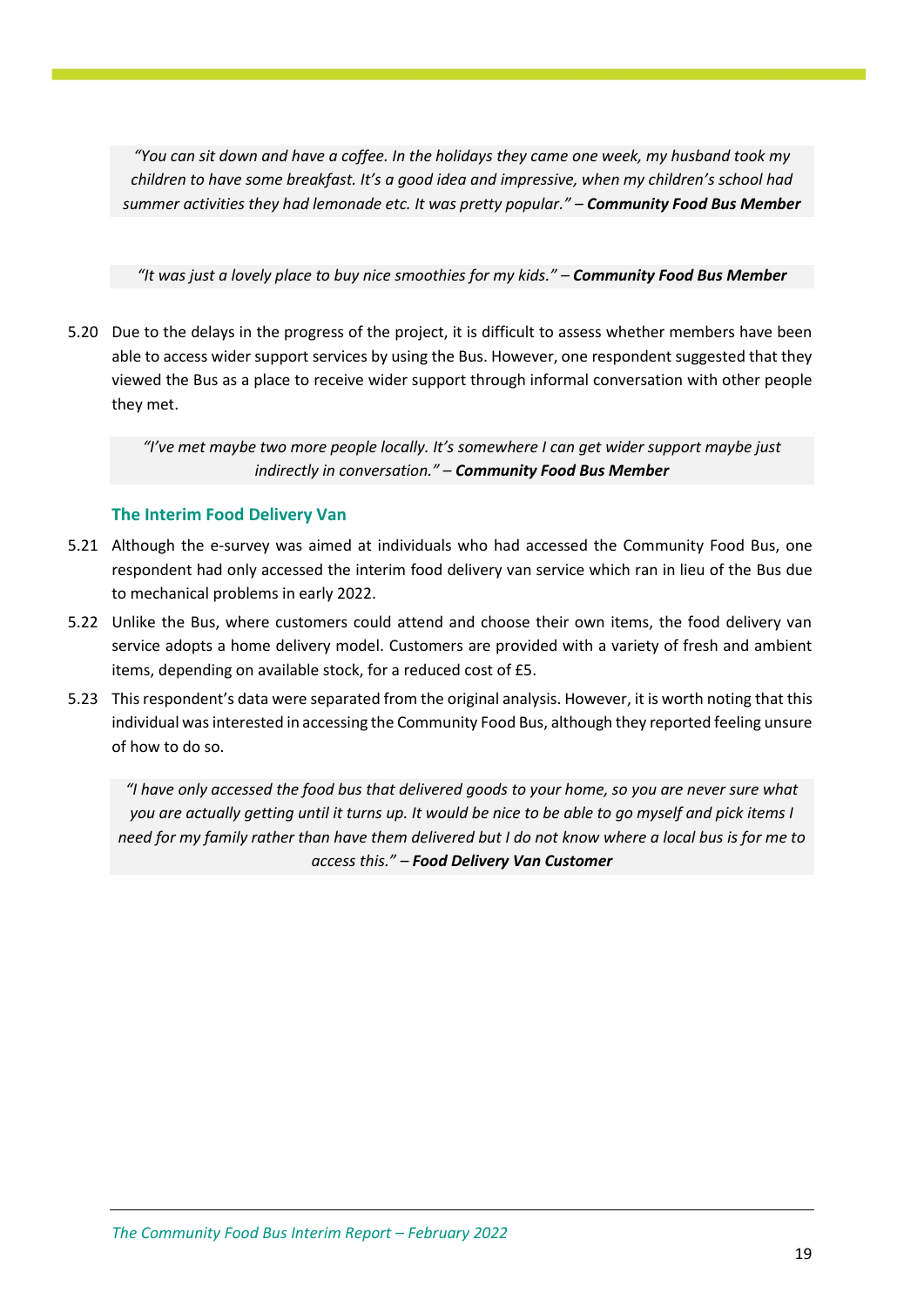## <span id="page-21-0"></span>**6. SUMMARY AND CONCLUSIONS**

- 6.1 The Community Food Bus is an innovative, place-based model for tackling a range of social issues identified by community organisations. The model is a direct response to challenges identified in the local context and has therefore been deeply shaped by the experiences and priorities of the local communities it serves.
- 6.2 Project partners have faced many challenges relating to the practical aspects of delivering the project, many of which were exacerbated by the COVID-19 pandemic and subsequent lockdowns. This has affected the consistency of the Bus'sschedule, which has been particularly detrimental to establishing a presence in local communities in order to build relationships and engage potential customers.
- 6.3 Despite this, partners feel positively that some progress has been made, and that the pilot will continue to meet wider targets including improving community wellbeing and reducing food insecurity in the local area.
- 6.4 Project partners also felt that the pilot's innovative model has directly shaped and influenced other similar projects across the UK and that this learning process will be a useful resource to draw upon as the project develops and adapts to new challenges.
- 6.5 Engagement with members who had accessed the Community Food Bus was limited. This may be due to several challenges, including digital exclusion and social isolation of low-income or food insecure households and the stigma and sensitive nature associated with poverty and food insecurity. The delays to the project's timeline which have also impacted upon efforts to build a regular membership base may also contribute to these challenges. However, despite the small sample size, some conclusions can be drawn about the potential social and financial benefits to local community members.
- 6.6 The majority of respondents reported that they did not access the Community Food Bus due to food insecurity, but rather for the wider benefits the project had to offer. This included, for example, the welcoming space and the range of healthy food options available at reduced-cost prices, as well as the opportunity to socialise with family in the café. However, three out of six respondents using the van delivery service and the Community Food Bus reported having accessed food banks or other similar projects in the previous twelve months. This may indicate that these services could play a role in the prevention of food insecurity.
- 6.7 Some respondents noted other vulnerabilities amongst members of their household, including mental ill health, disability or unemployment. As these factors increase the risk of experiencing poverty and food insecurity, it is likely that the Community Food Bus's reduced-cost model benefits these households through providing more affordable and nutritious food choices. It was also felt that the smaller, condensed model alongside the affordable prices contributed towards removing anxiety for customers when compared to shopping at larger supermarkets.
- 6.8 Some members reported that accessing the Bus had led to positive improvements on their intake of healthy foods, through increasing the accessibility and affordability of these products and enabling them to try new things. Others felt that the choice of food options was good and more affordable than other shops, but that this did not impact upon their intake of healthy food or wider wellbeing.
- 6.9 Most survey respondents reported accessing the food bus due to its affordability and wider benefits, rather than because they were food insecure, suggesting that the low-cost food helps to free up